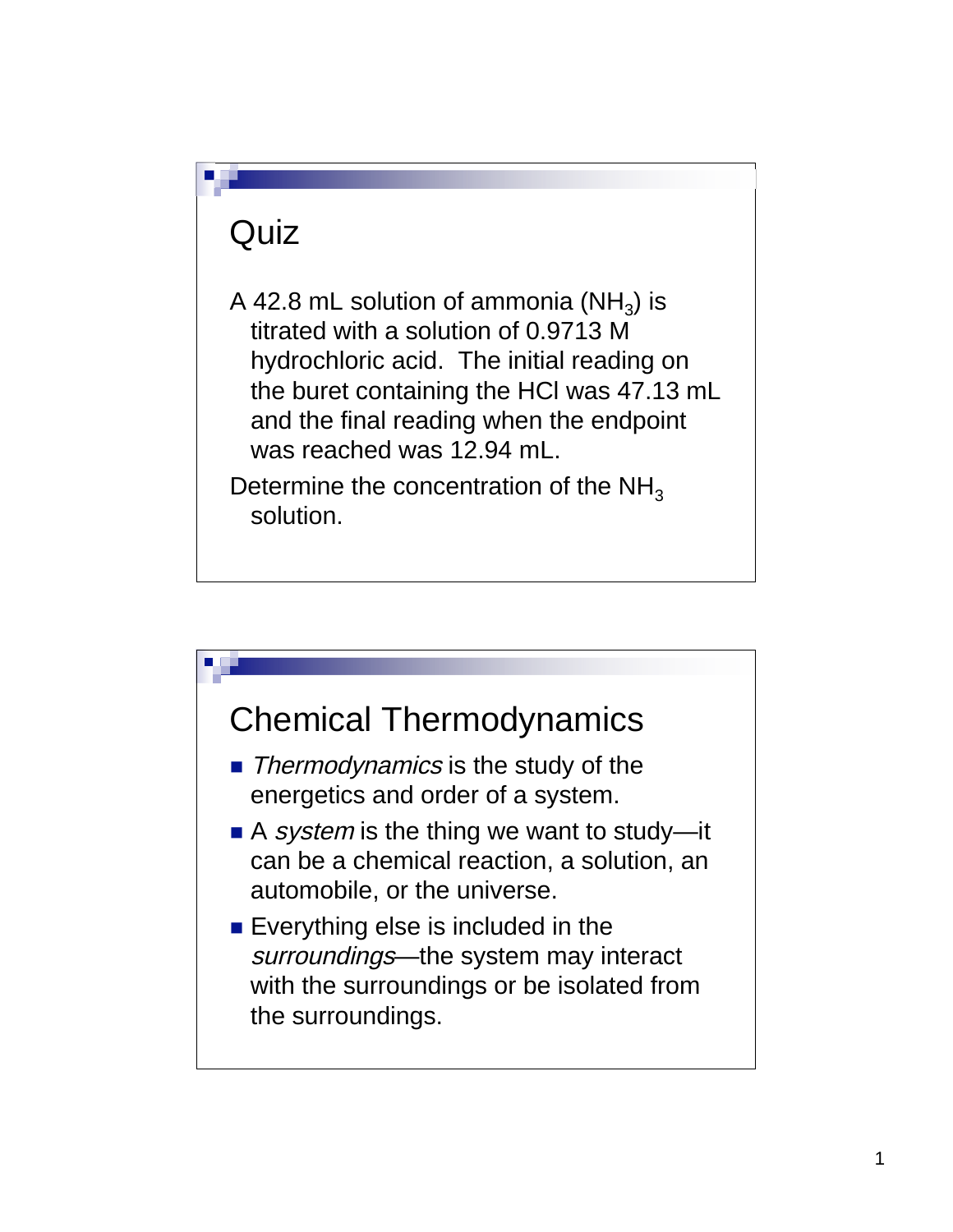#### Chemical Thermodynamics

- $\blacksquare$  The system is described by a set of variables that represent the state of the system—these are called *state variable*.
- Common state variables are temperature, pressure, and volume.
- The distinguishing feature of state variables is that when a change of state occurs, the path taken in the change does not effect the final result.

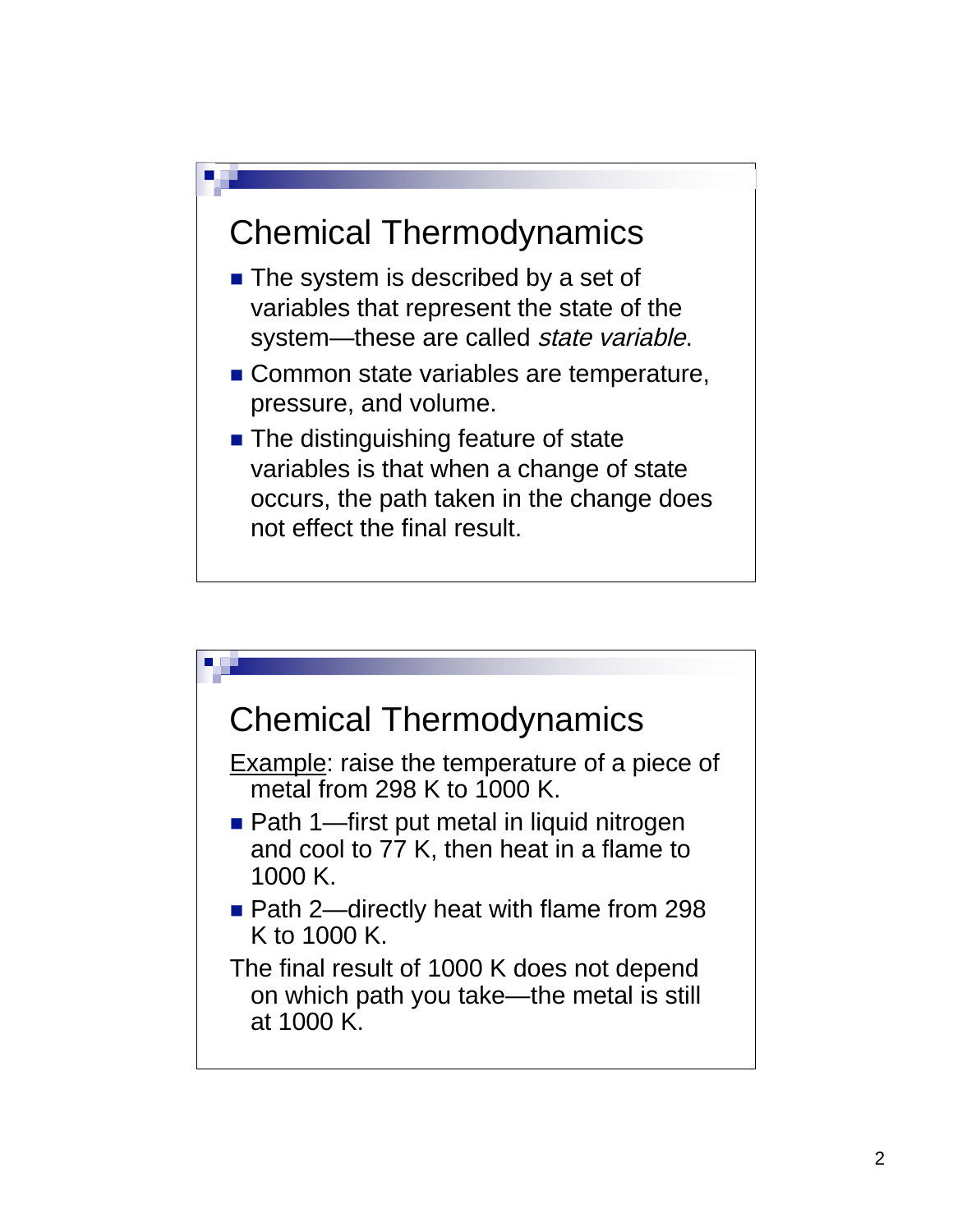#### Changes of State

- A physical change of state does not alter the chemical identity of the system. Examples of physical changes of state include: freezing, melting, vaporization, expansion of a gas.
- A chemical change of state alters the chemical identity of the system. A chemical reaction is an example.

#### State Functions

- $\blacksquare$  A *state function* is a property that describes the system and is dependent on the state variables. When a change of state occurs, the change in value of a state function depends only on the initial and final locations of the system, not on the path taken.
- We will study the state function: energy, enthalpy, entropy, and free energy.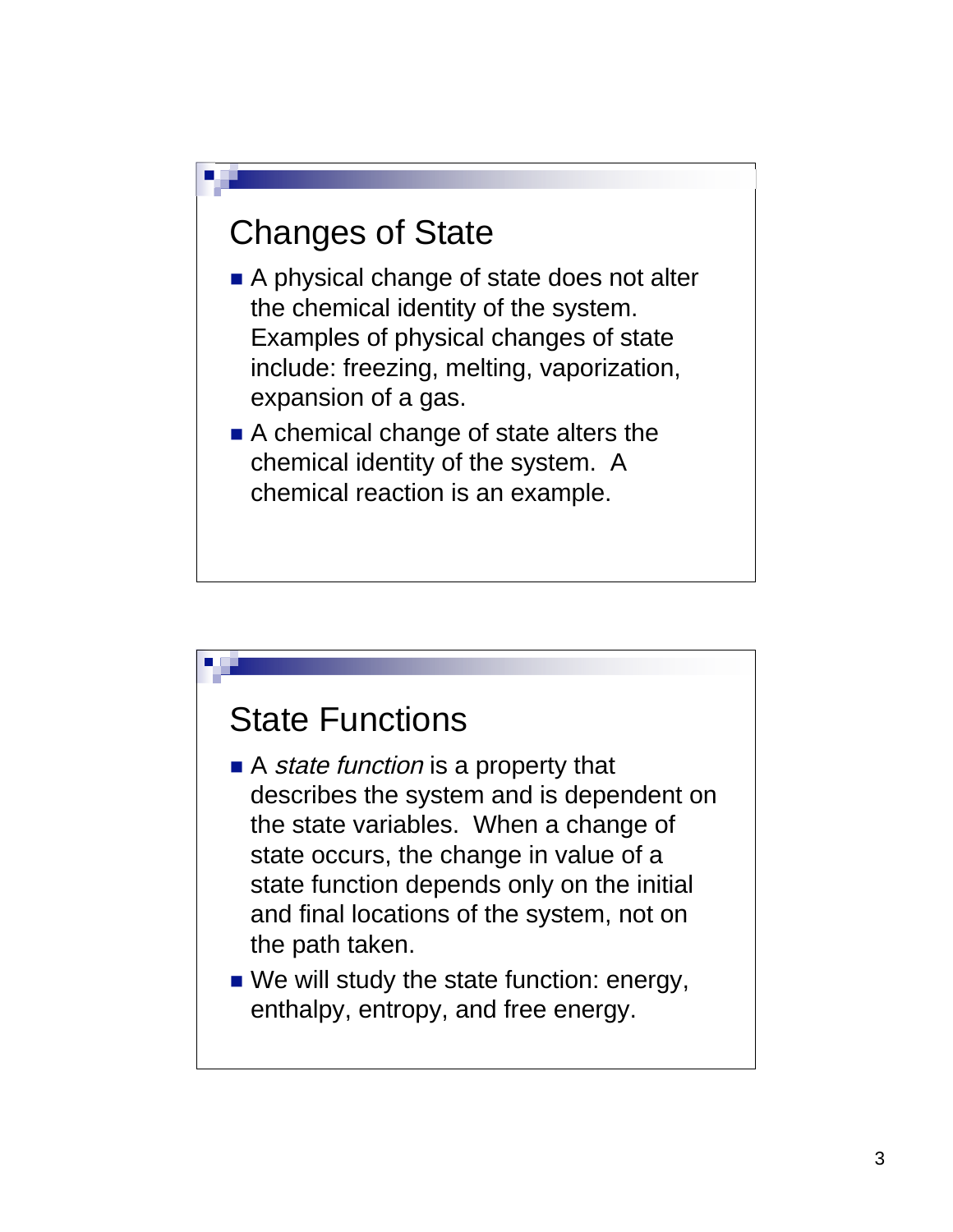

Example: How much energy does it take for me to go from the PS lobby to my office on the 6<sup>th</sup> floor?

Path 1: I first take the elevator to my lab on the  $8<sup>th</sup>$  floor to talk to my students, take the stairs to the  $7<sup>th</sup>$  floor to pick up a package from the stockroom, and then take the stairs to my office.

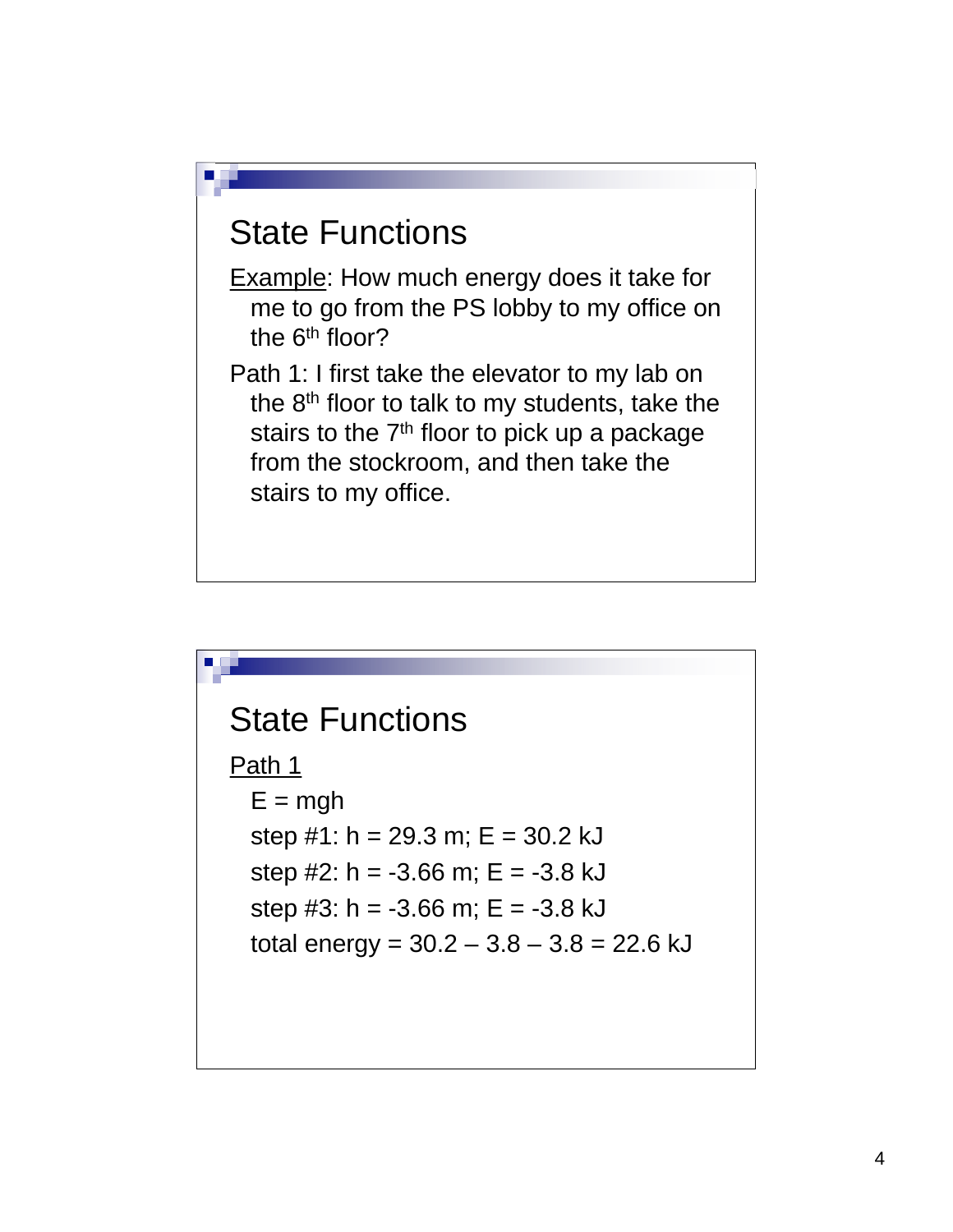

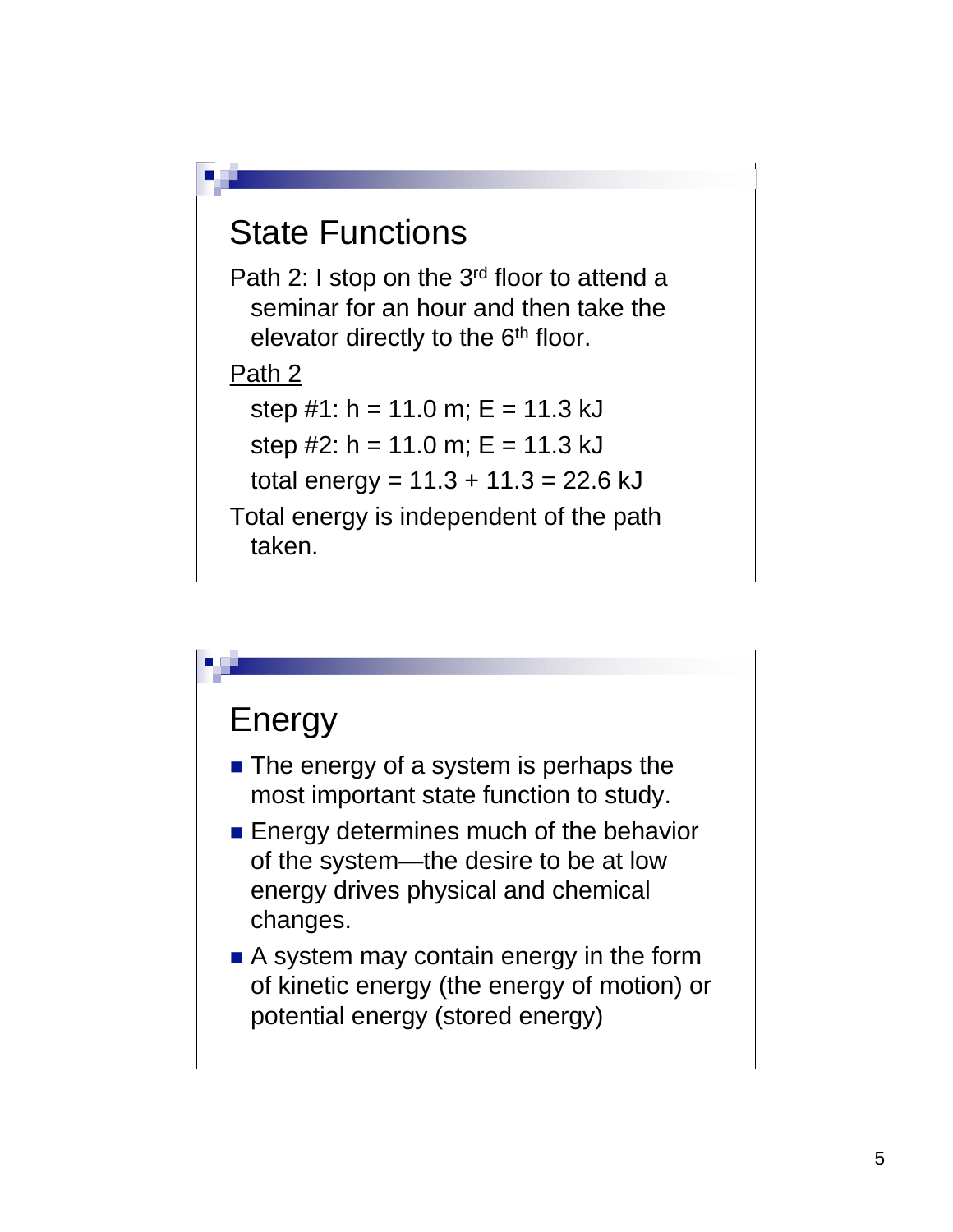

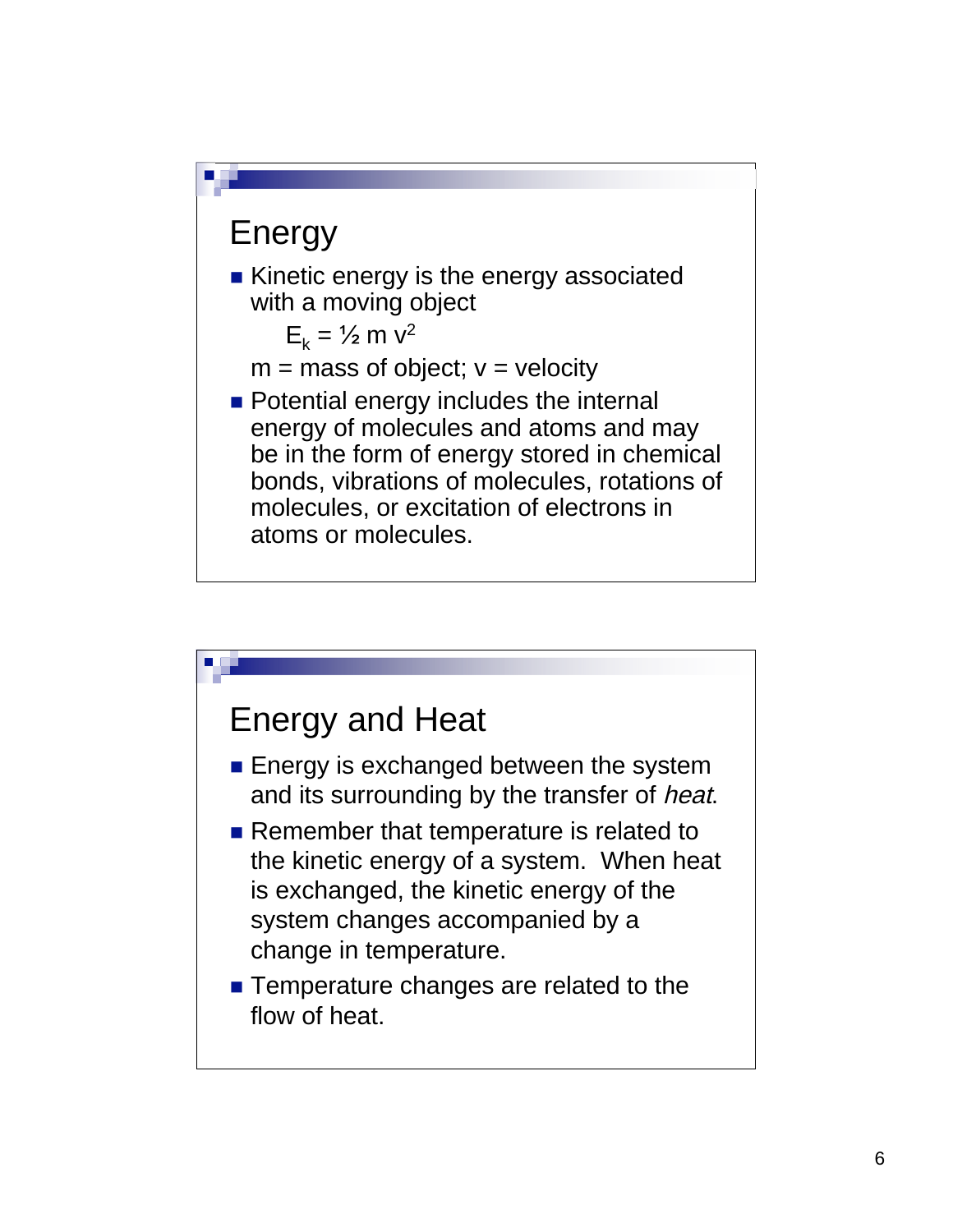

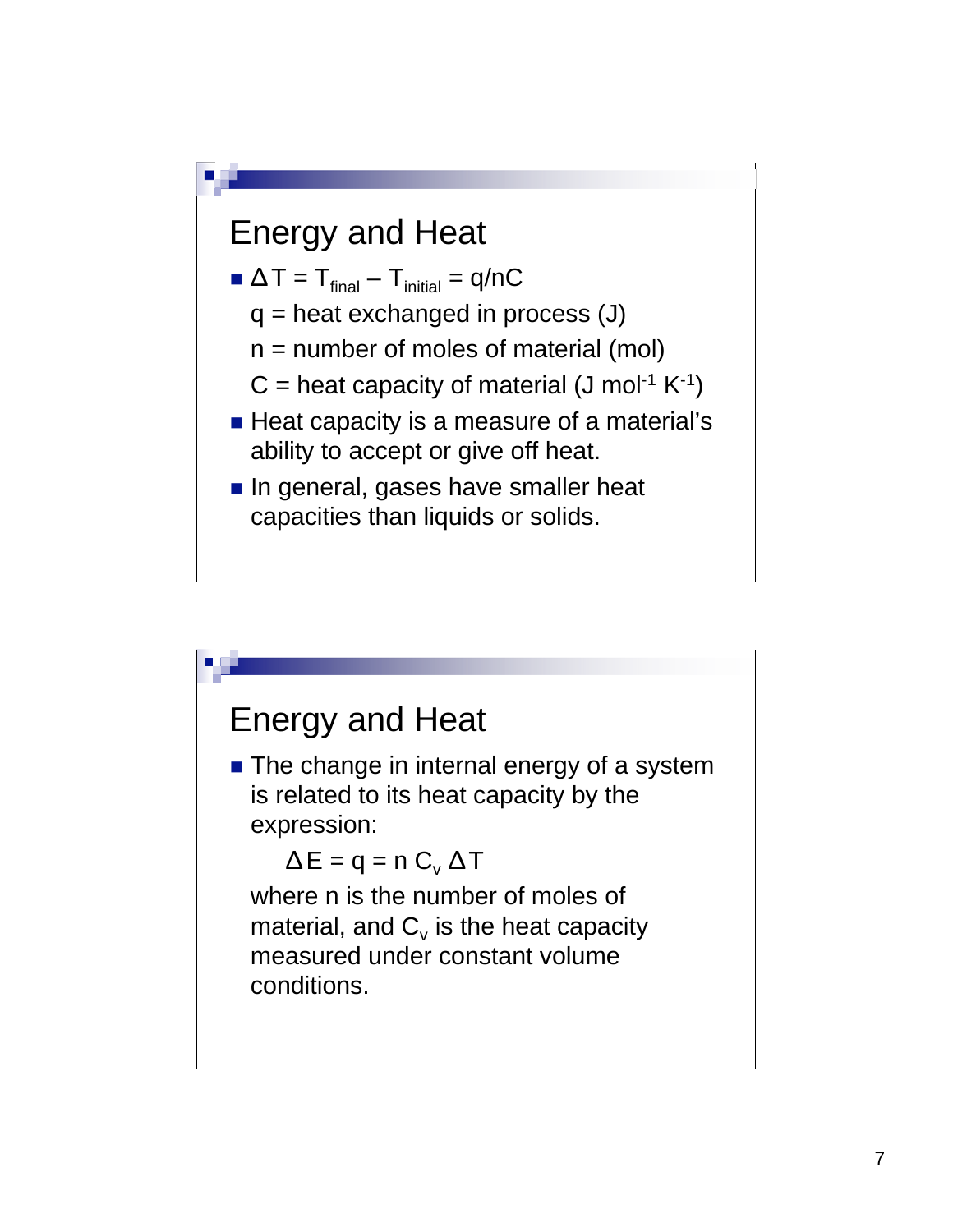

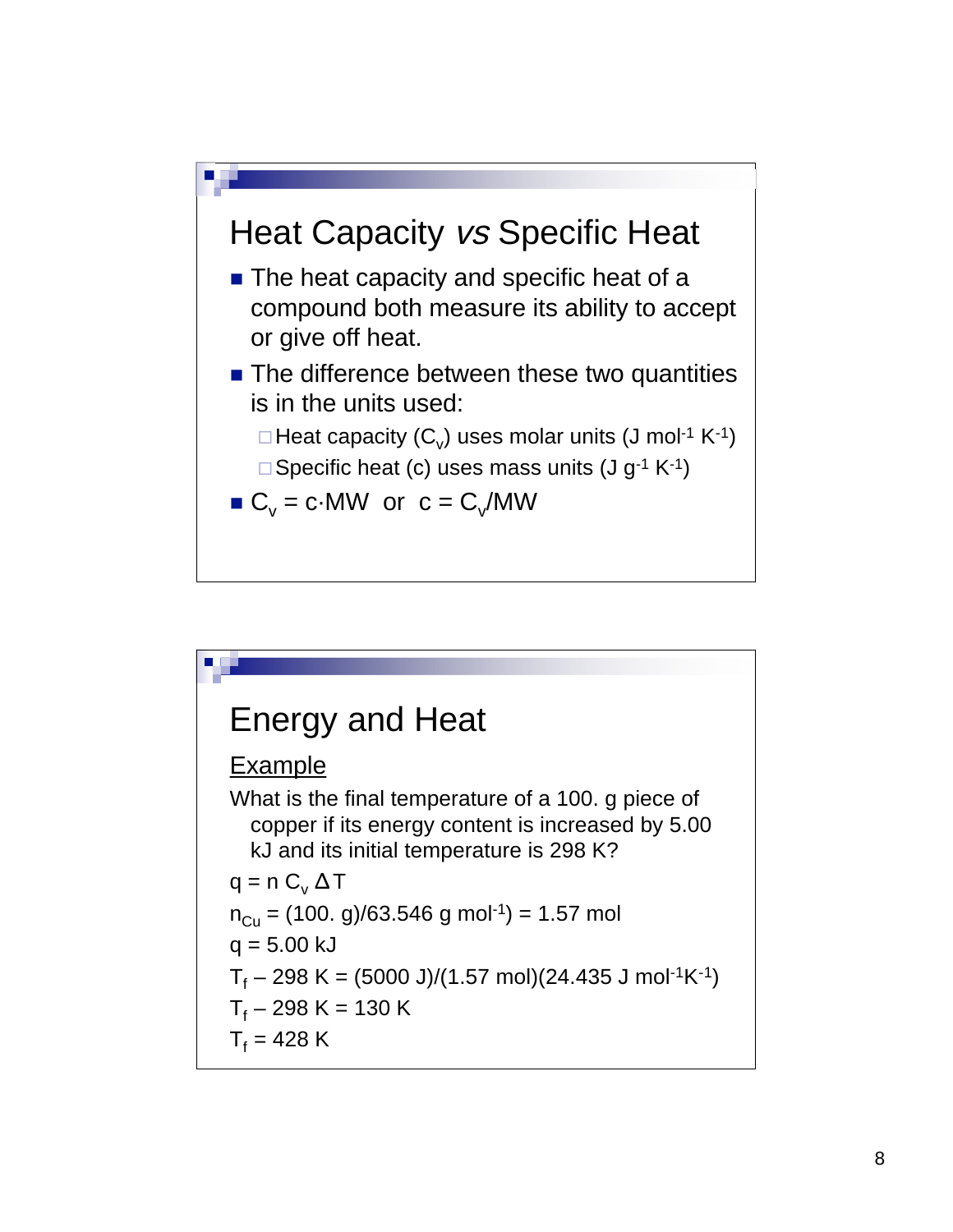

#### Energy and Heat Example (con't.)  $q_{Fe} = -q_{H2O}$

For Fe:  $q_{Fe} = n_{Fe}C(T_f - T_i)$ For  $H_2O$ :  $q_{H2O} = n_{H2O}C(T_f - T_i) = -q_{Fe}$ Equating, we get:  $n_{H2O}C_{H2O}(T_f - 298 \text{ K}) = -n_{Fe}C_{Fe}(T_f - 500 \text{ K})$  $(55.3 \text{ mol})(75.29 \text{ J mol}^{-1} \text{K}^{-1})(T_f - 298 \text{ K}) =$  $(8.95 \text{ mol})(25.10 \text{ J mol}^{-1} \text{K}^{-1})(500 \text{ K} - \text{T}_f)$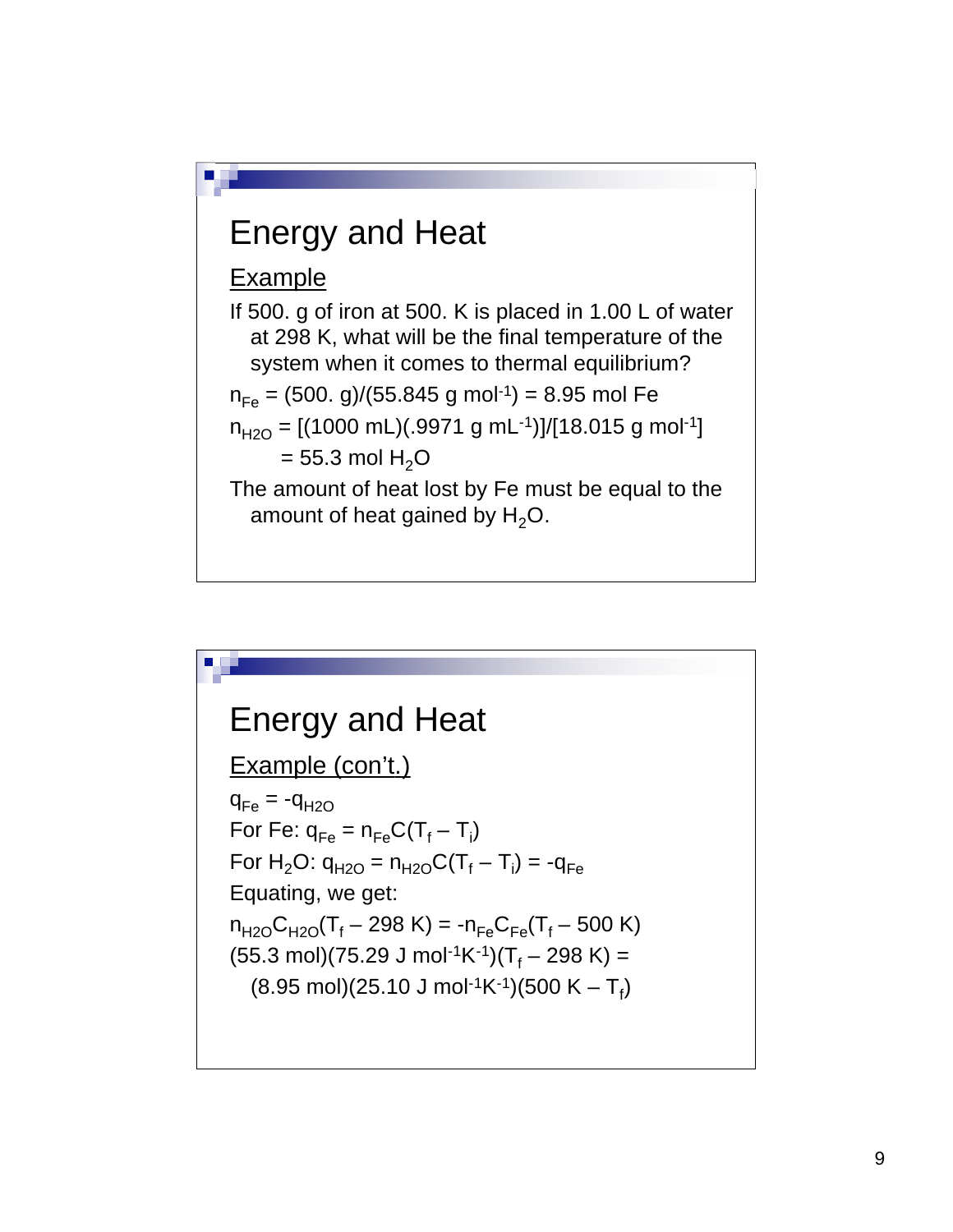#### Energy and Heat

```
Example (con't.)
(4160 \text{ J K}^{-1})T<sub>f</sub> – 1240 kJ = 112 kJ – (225 J K<sup>-1</sup>)T<sub>f</sub>
(4160 J K<sup>-1</sup> + 225 J K<sup>-1</sup>)T<sub>f</sub> = 1352 kJ
T_f = (1352 \text{ kJ})/(4385 \text{ J K}^{-1})= 308 K
```
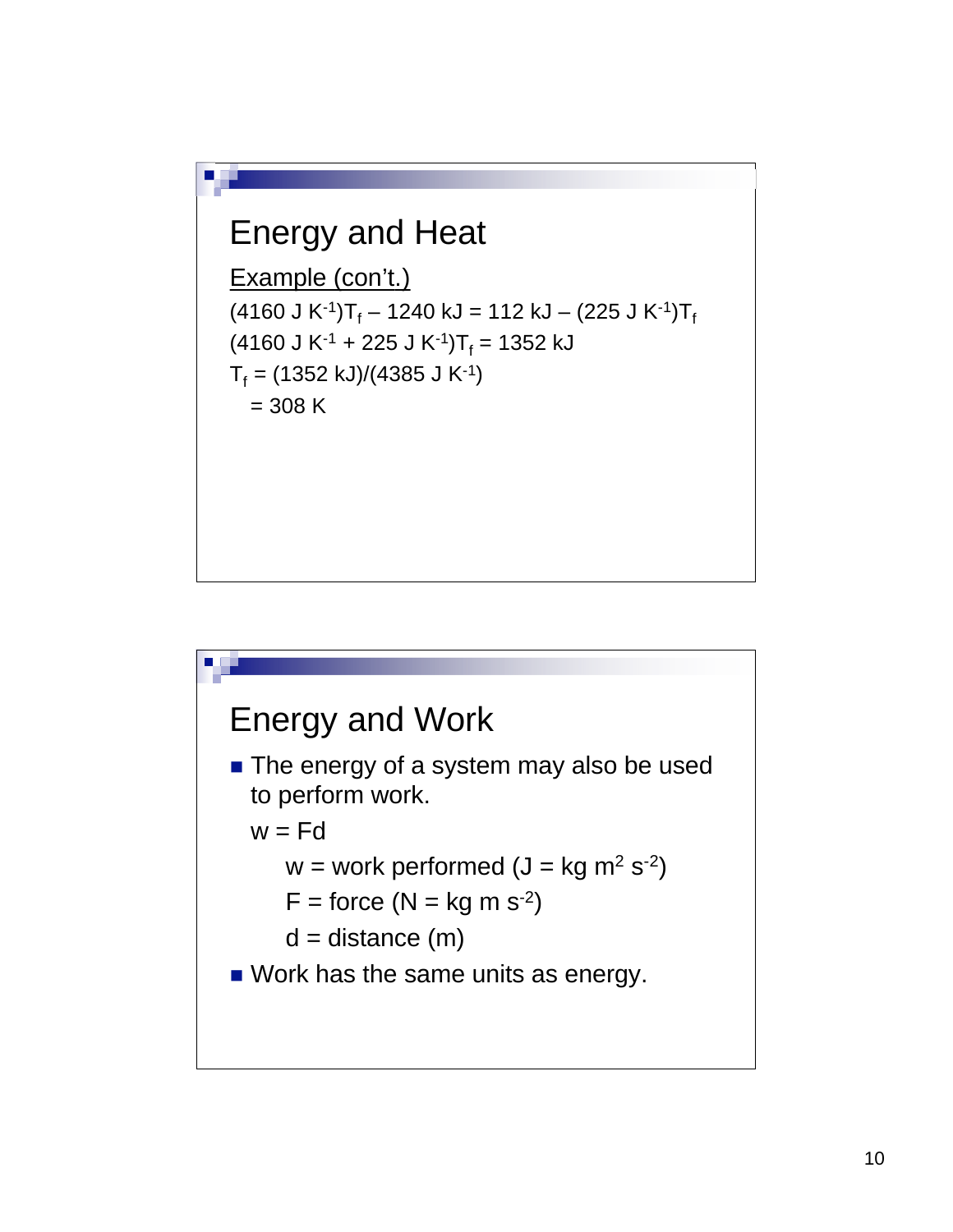#### Energy and Work

- **Nork is often performed by expansion (or** contraction)—the gases produced by combustion in a car's pistons expand, driving the crankshaft; the muscles in our leg contract as we exercise.
- **The expansion work of a system is given** as:

$$
W_{sys} = -P_{ext} \Delta V
$$

 $P_{ext}$  = external pressure on the system

# Energy and Work Example 12-4

A 5.00 cm diameter piston is displaced by 8.00 cm against a pressure of 3.5 atm in an engine. How much work is done by the piston on its surroundings?

$$
\Delta V = A(\text{area})d = \pi (2.5 \text{ cm})^2 (8.00 \text{ cm})
$$

$$
= (157 \text{ cm}^3)(1 \text{ m}/100 \text{ cm})^3 = 1.57 \times 10^{-4} \text{ m}^3
$$

$$
w = -P\Delta V = -(3.5 \text{ atm})(1.57 \times 10^{-4} \text{ m}^3)
$$

 $= 5.5 \times 10^{-4}$  atm m<sup>3</sup>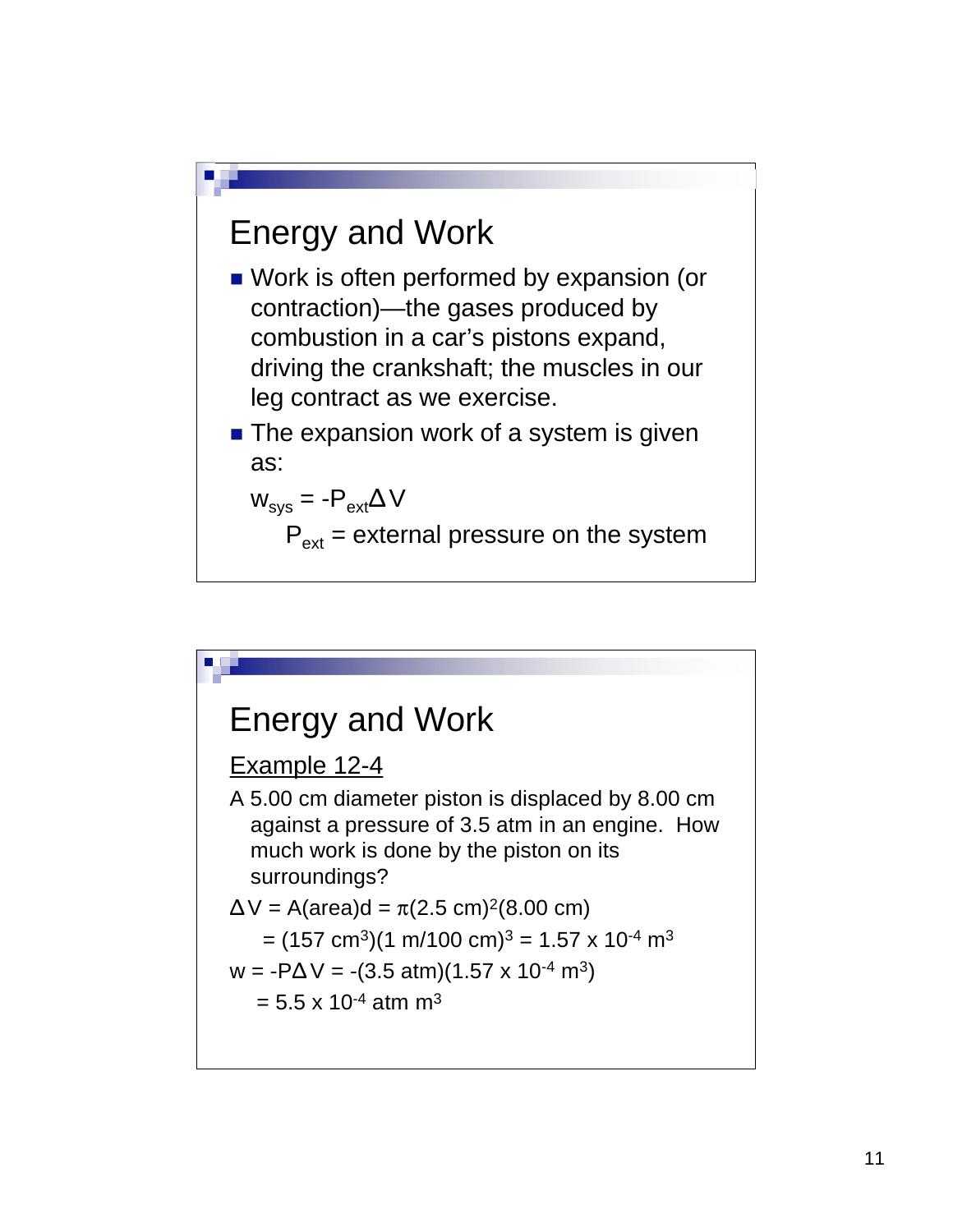

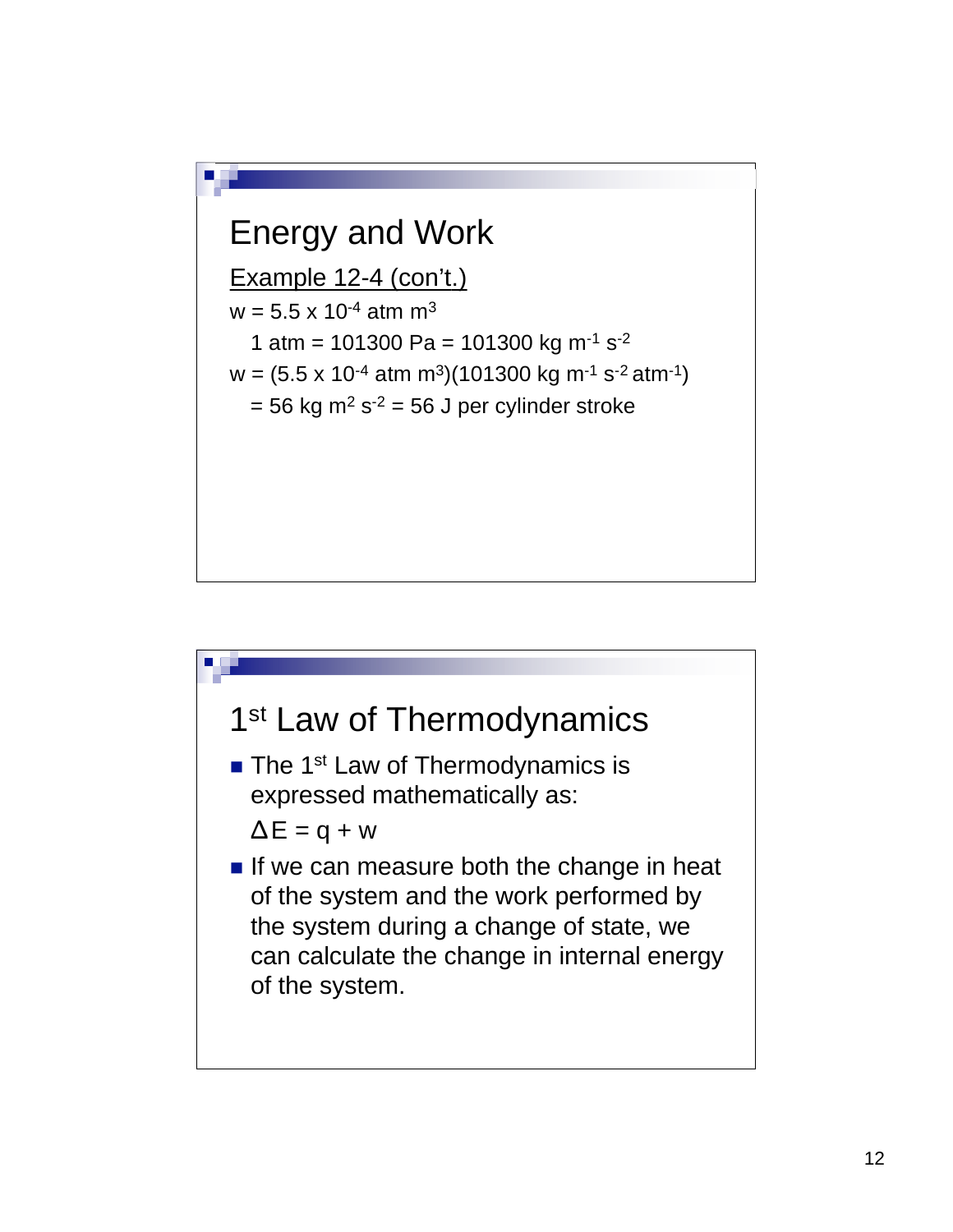## 1<sup>st</sup> Law of Thermodynamics

**The change in energy of the system is** equal in magnitude, but opposite in sign, to the change in energy of the surroundings:

$$
\Delta E_{sys} = -\Delta E_{surr}
$$

# **Enthalpy Enthalpy is a state function closely related** to a system's internal energy, E, but also taking into account the pressure and volume of the system. **Enthalpy is defined as:**  $H = E + PV$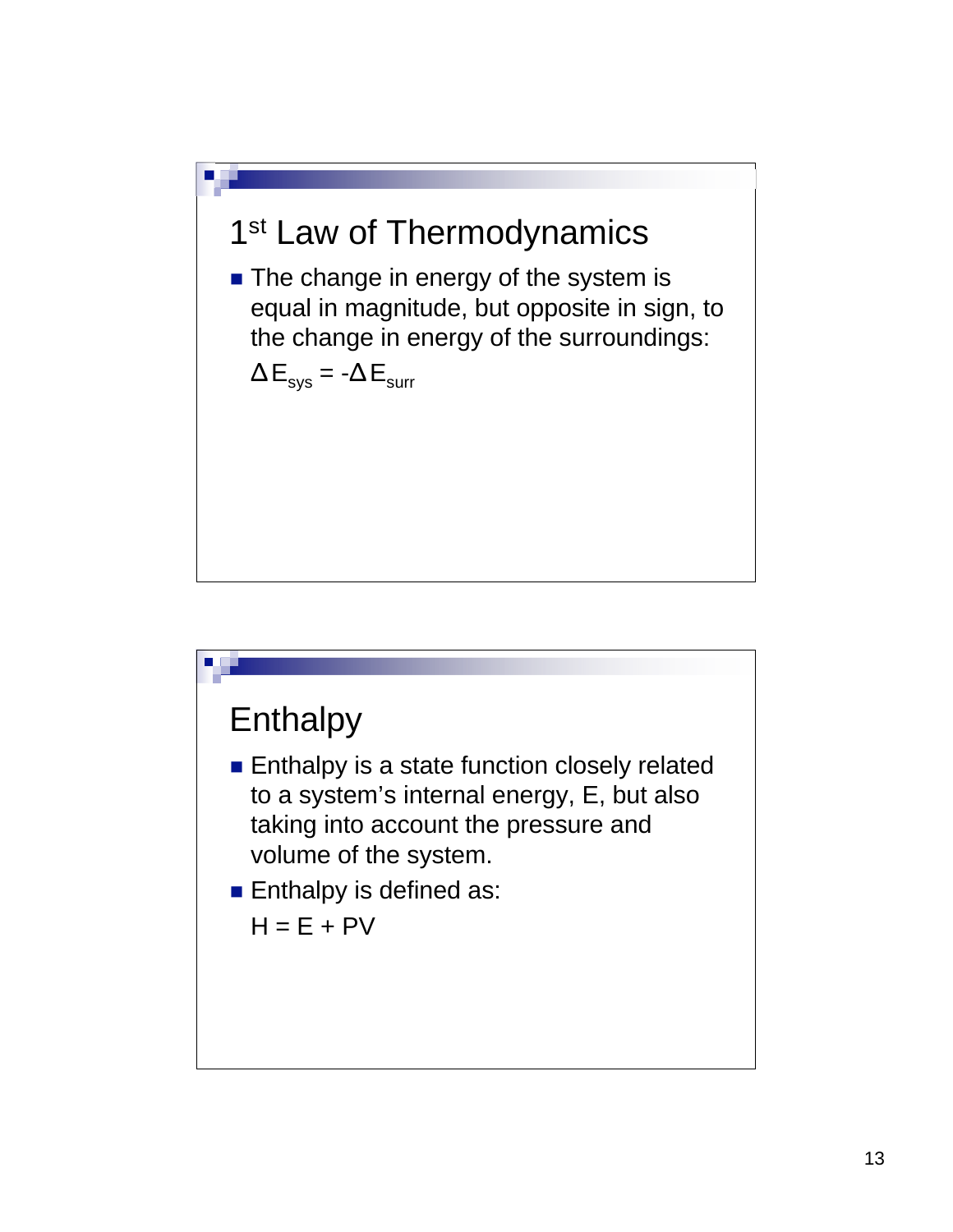#### **Enthalpy**

**The change in enthalpy of a system is given** by:

$$
\Delta H = \Delta E + \Delta (PV)
$$
  
=  $\Delta E + P \Delta V + V \Delta P$ 

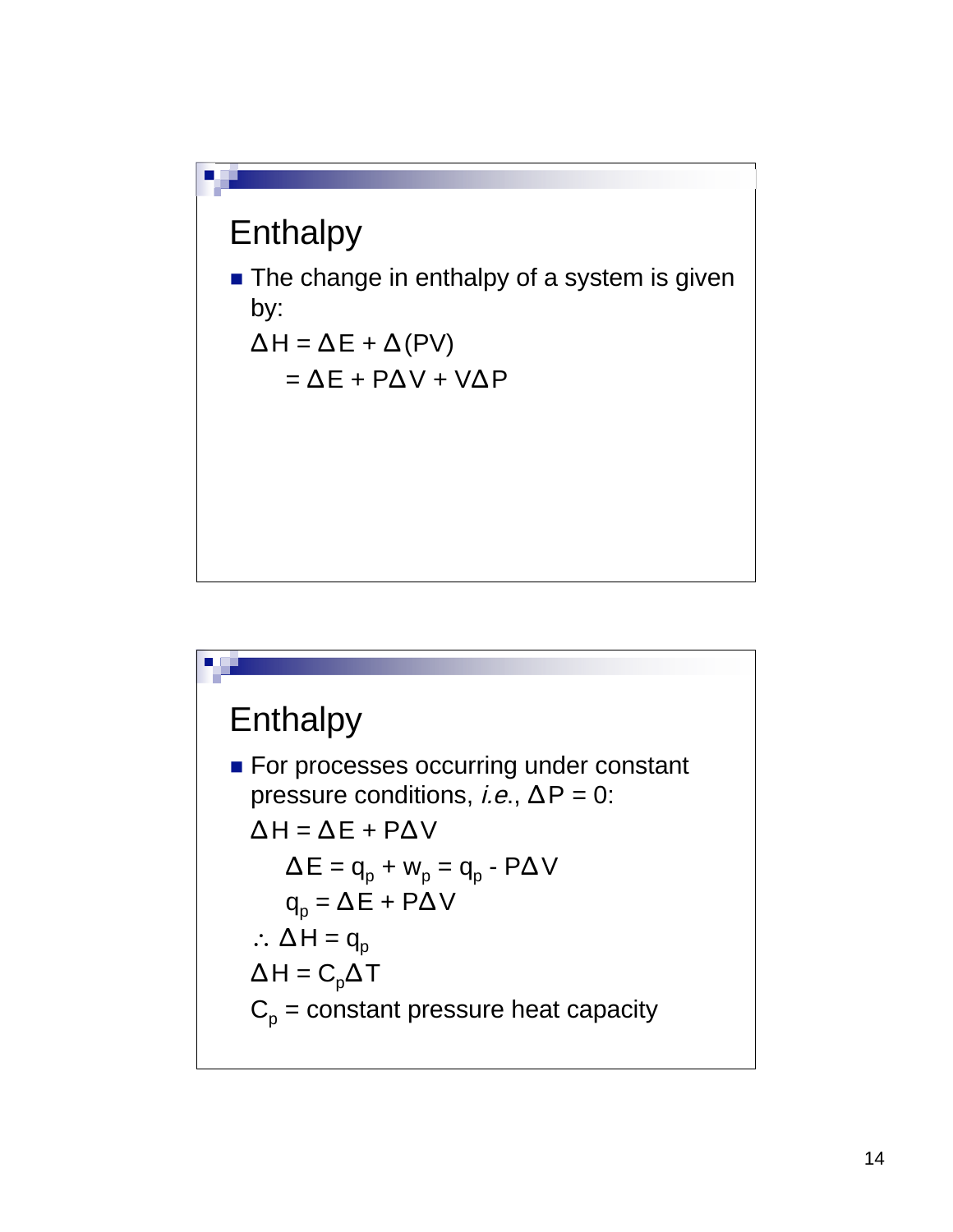## **Enthalpy**

■ For chemical changes in which both reactants and products are in the condensed phase (liquid or solid), the volume and pressure of the system does not change significantly, so the  $\Delta$ (PV) term is negligible:

 $\Delta(PV) \approx 0$ 

 $\Delta H \approx \Delta E$  under condensed phase conditions

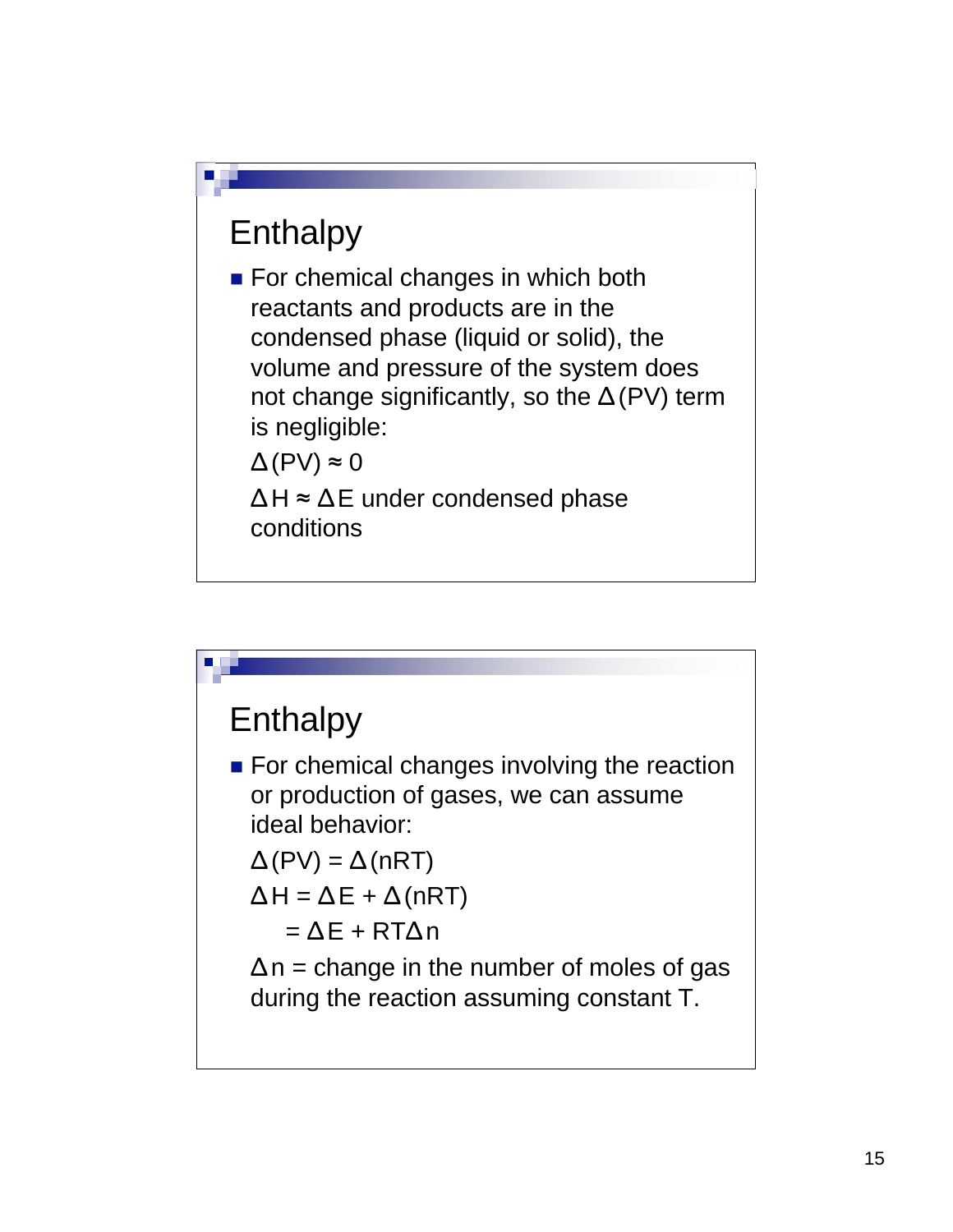

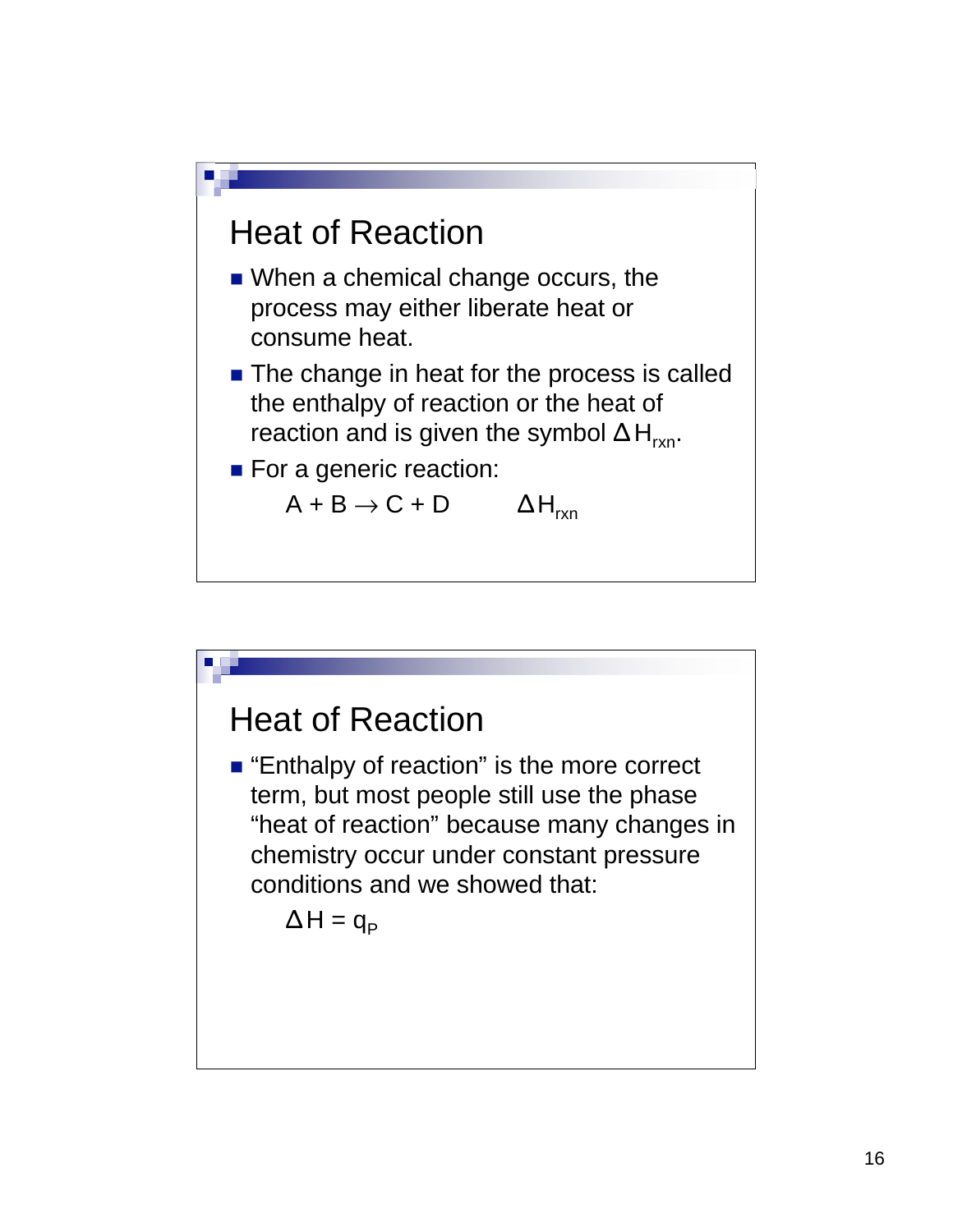#### Heat of Reaction

- The heat of reaction compares the total enthalpy content of the products with the total enthalpy content of the reactants
- If the heat of reaction is positive—the enthalpy of the products is higher than the enthalpy of the reactants—the reaction is called endothermic.

Heat must be added to the system in order to get the reaction to occur.

#### Heat of Reaction

If the heat of reaction is negative—the enthalpy of products is lower than the enthalpy of reactants—the reaction is exothermic.

The reaction releases heat that may then be used for other purposes.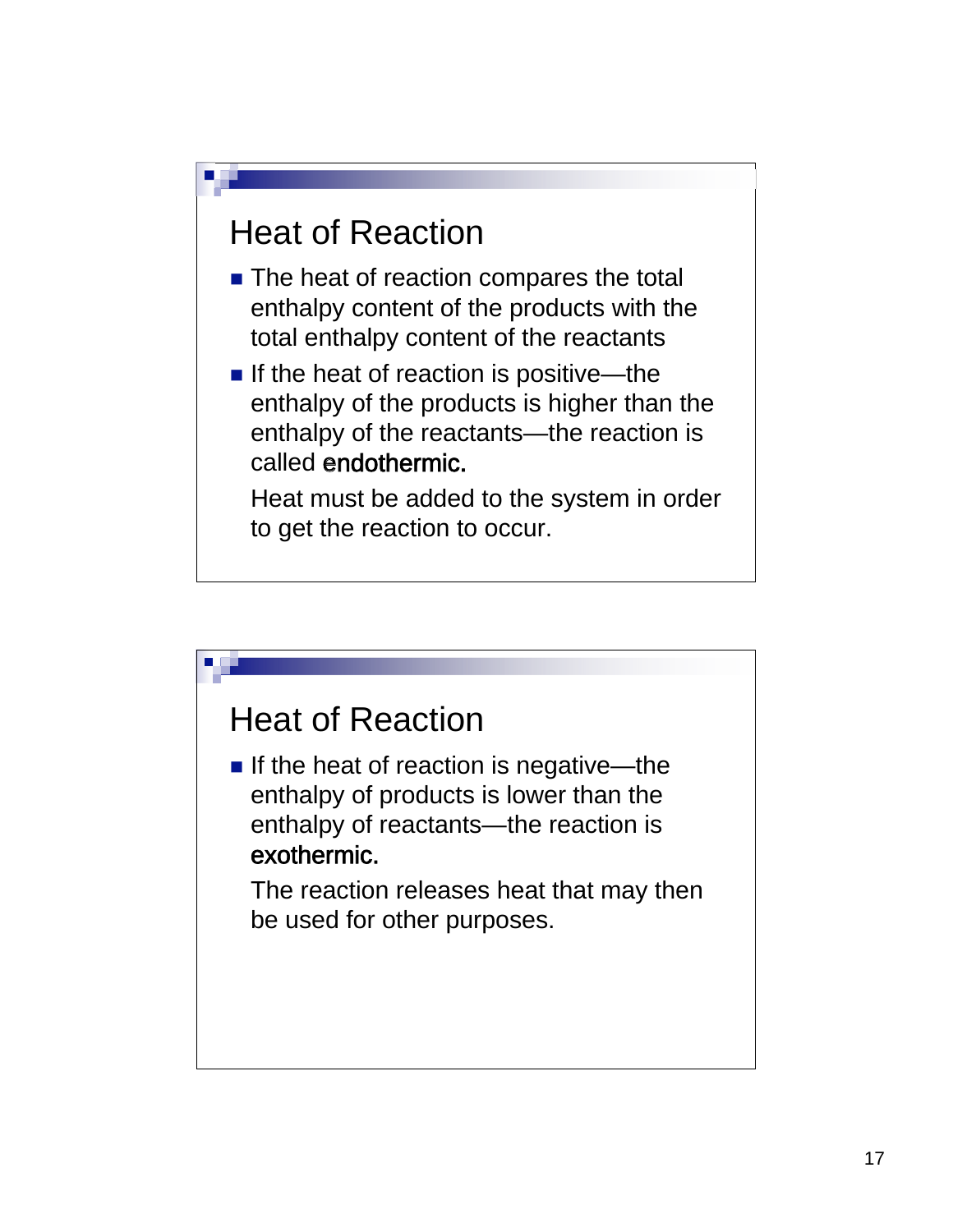

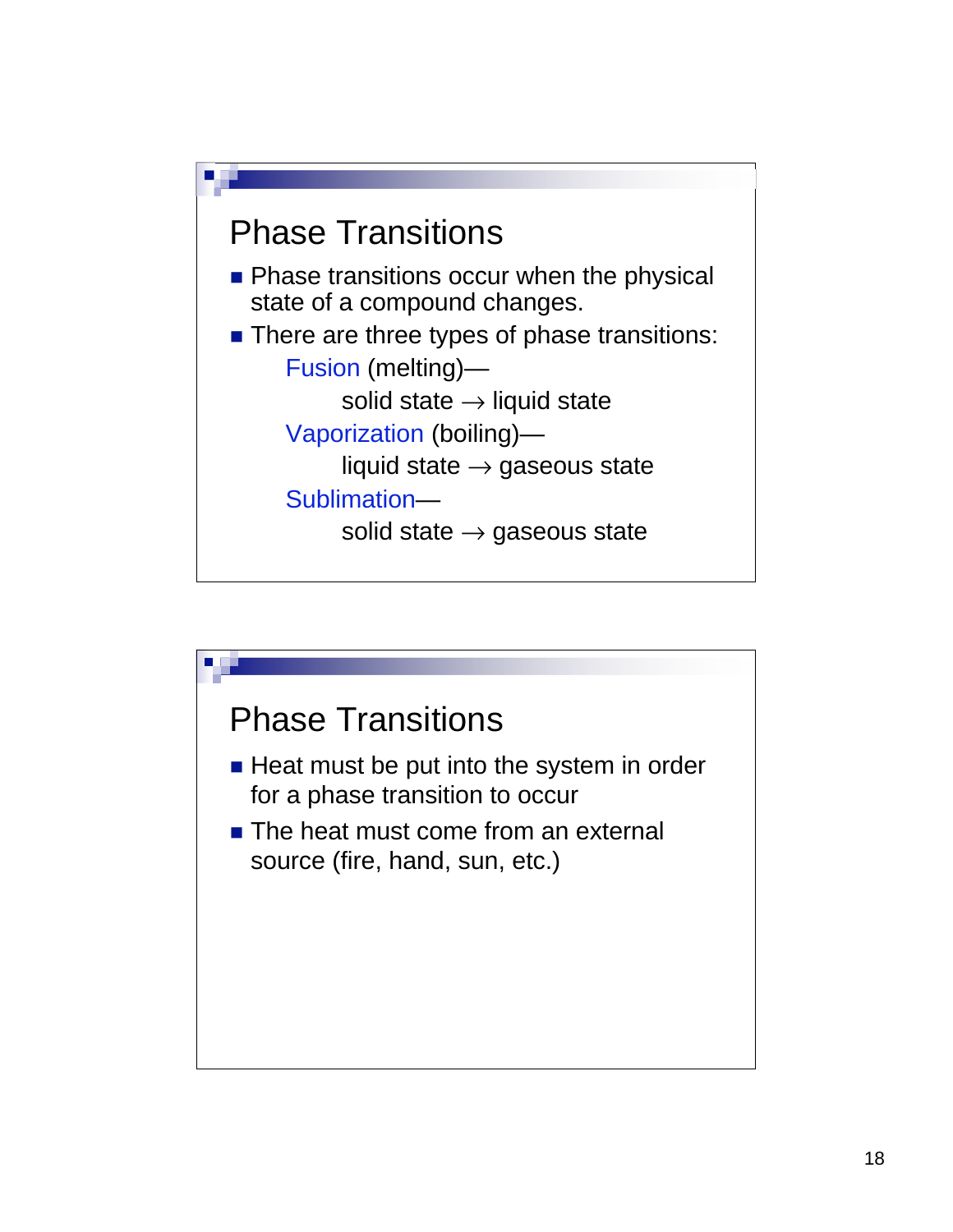

### Heat of Formation ■ The heat of formation of a chemical compound is the enthalpy required to form that compound from its elemental constituents.  $C(\text{graphite}) + O_2(q) \rightarrow CO_2(q)$  $\Delta$ H $^{\circ}_{\rm f,298}$  = -393.5 kJ mol<sup>-1</sup>  $\blacksquare$  The  $\circ$  indicates that the reaction occurs at standard pressure of 1 atm making this the standard heat of formation.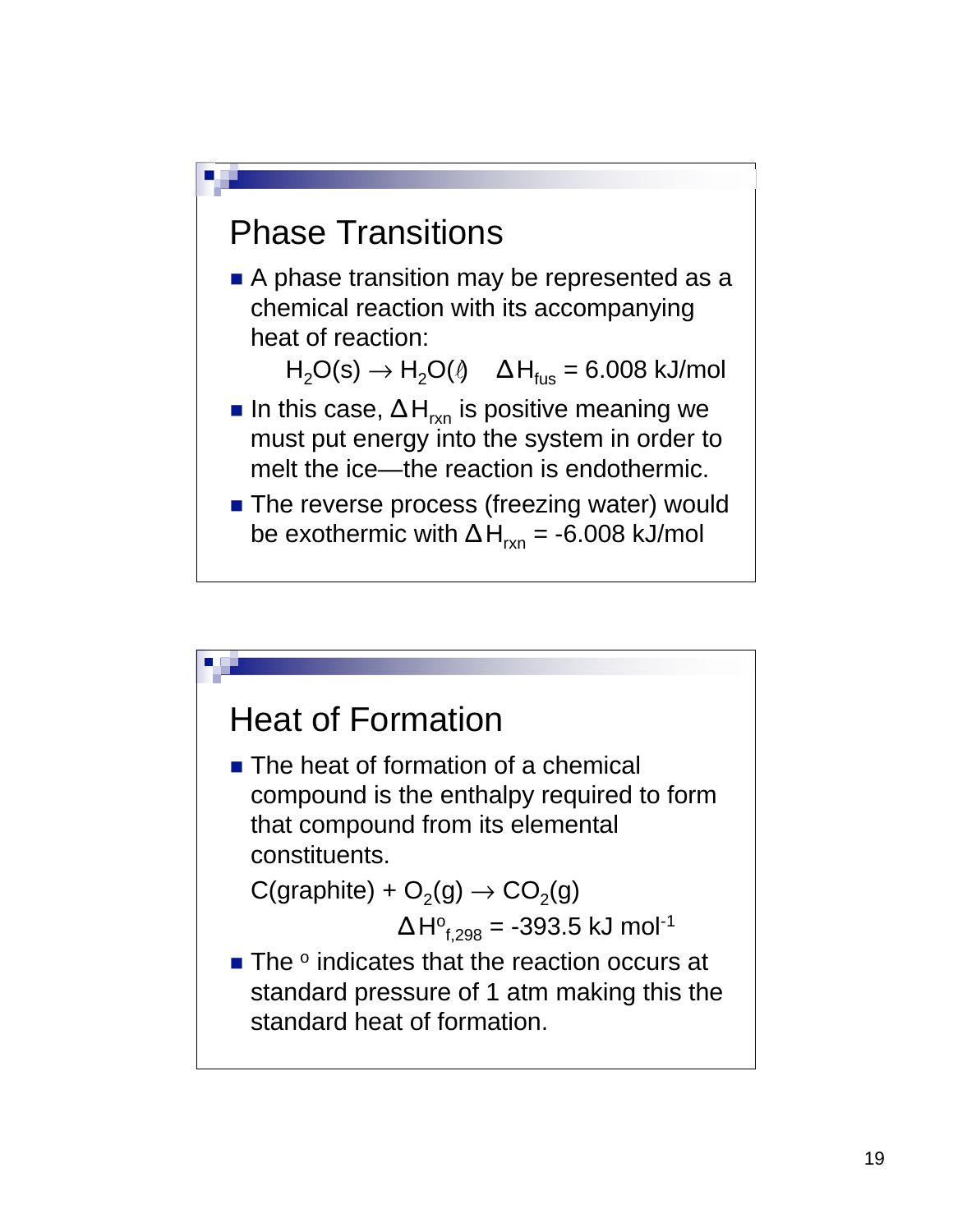## Heat of Formation

**Requirements** 

reactants are elements in in their standard state at the given temperature: oxygen at 298 K is  $O_2(g)$ , not O(g) mercury at 298 K is Hg( $\theta$ iron at 298 K is Fe(s)

#### Heat of Formation

#### **Requirements**

**Net Drepsedicts, strictly speaking, must also** be at the same T as the reactants.

Heats of formation for all elements are zero at any temperature.

$$
\Delta H^o_f(F_2) = 0.000\ldots \text{ kJ mol}^{-1}
$$

 $\Delta H$ <sup>o</sup><sub>f</sub>(Cu) = 0.000… kJ mol<sup>-1</sup>

Appendix J lists  $\textbf{M}^\text{o}_{\textsf{f}}$  for some common compounds.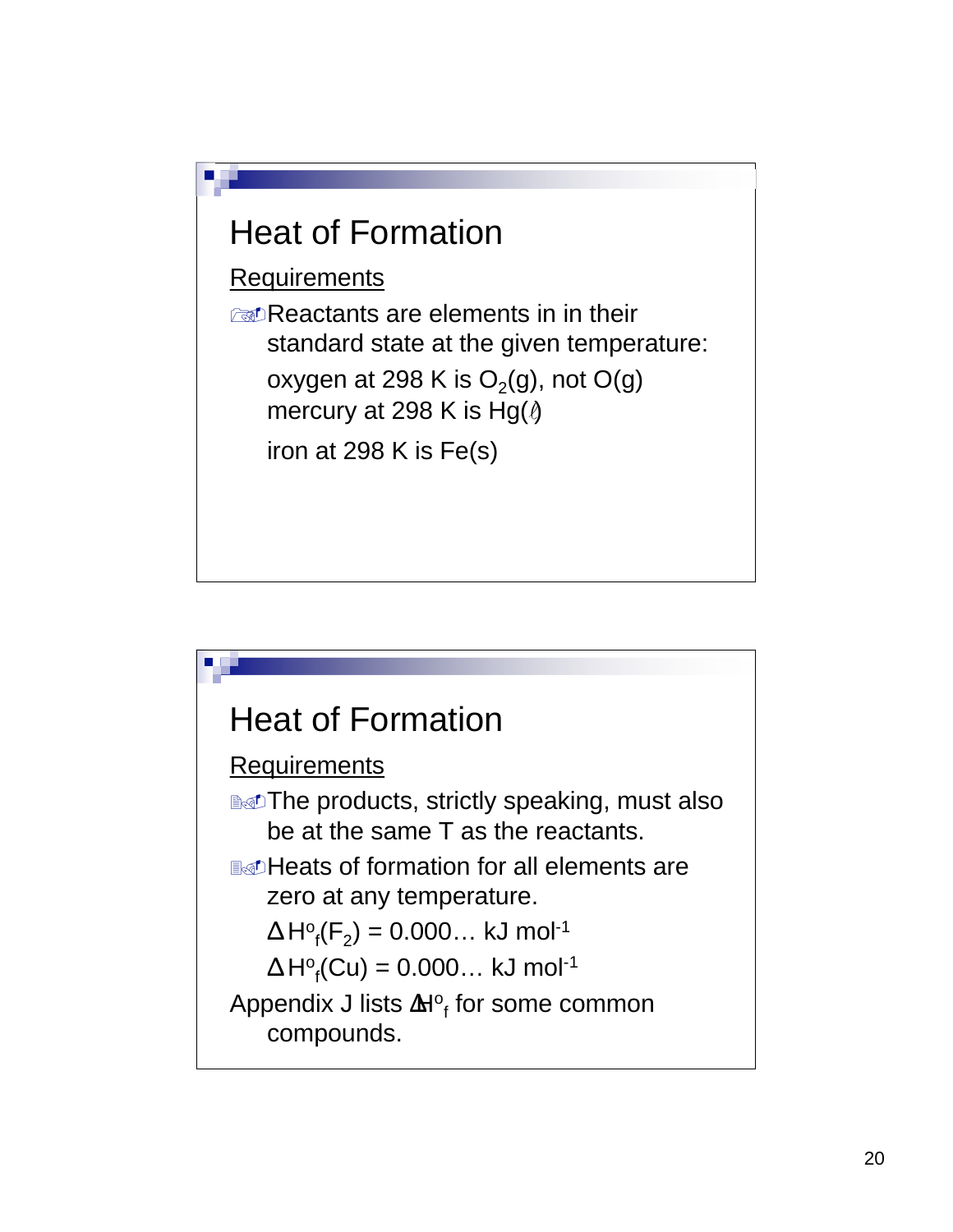#### Heats of Reaction

 $\blacksquare$  If we know the heats of formation for all reactants and products, we can then calculate the heat of reaction:

 $\Delta H^\text{o}{}_{\mathsf{rxn}} = \Sigma ( \text{n} \Delta H^\text{o}{}_{\mathsf{f}} )_{\mathsf{prod}}$  -  $\Sigma ( \text{n} \Delta H^\text{o}{}_{\mathsf{f}} )_{\mathsf{react}}$ n = stoichiometric coefficient of reactant or product

This is called Hess's Law-"products minus reactants"

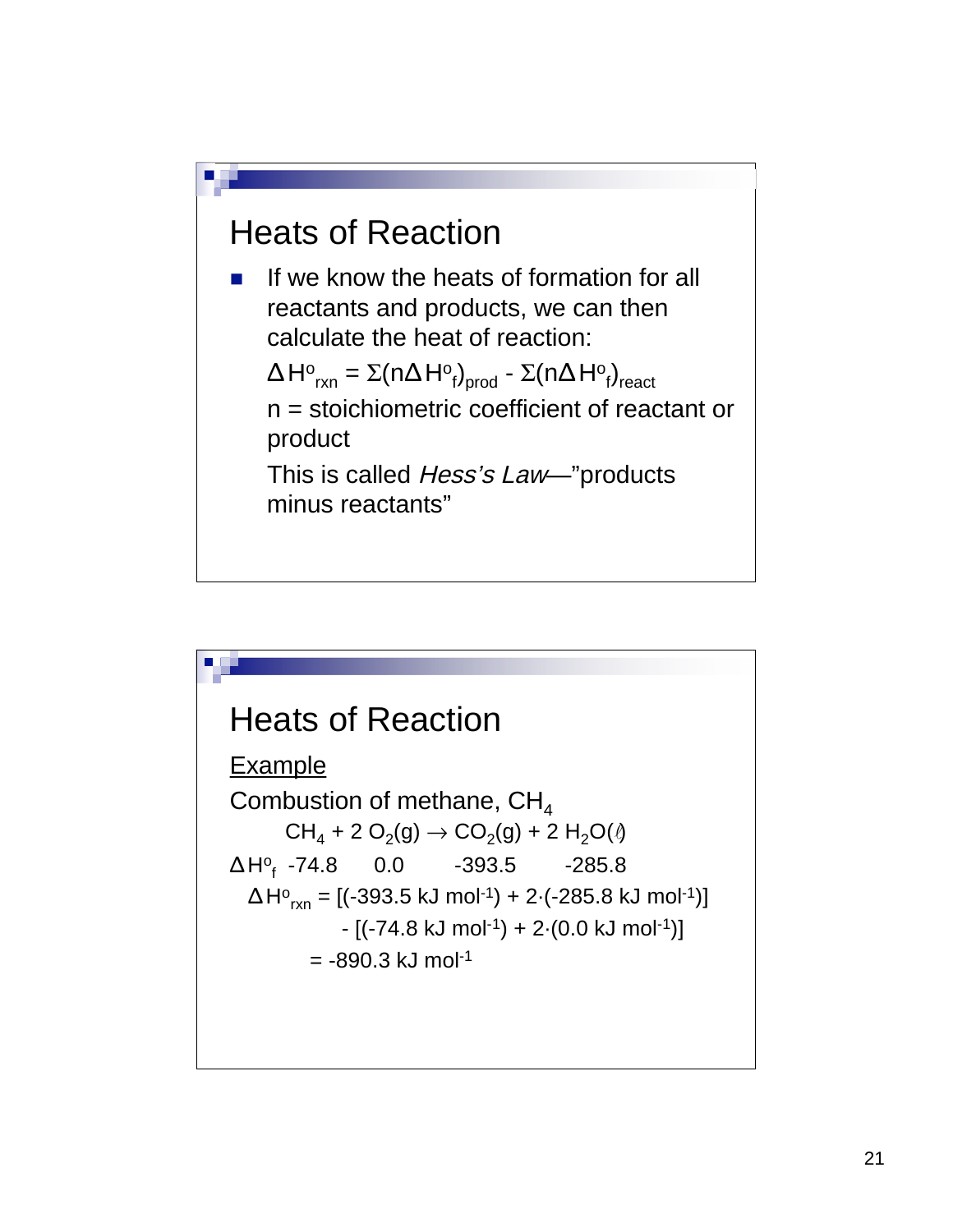

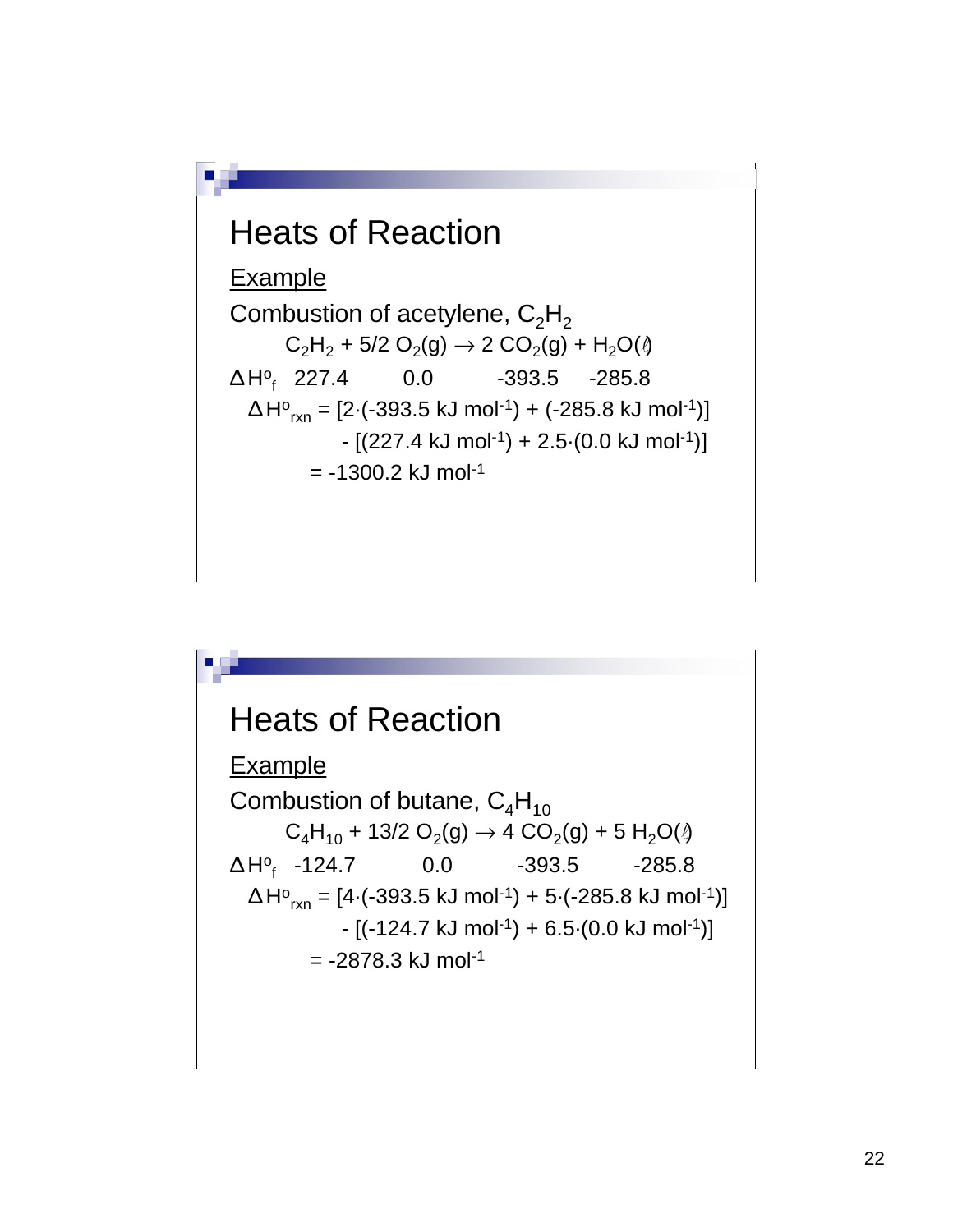

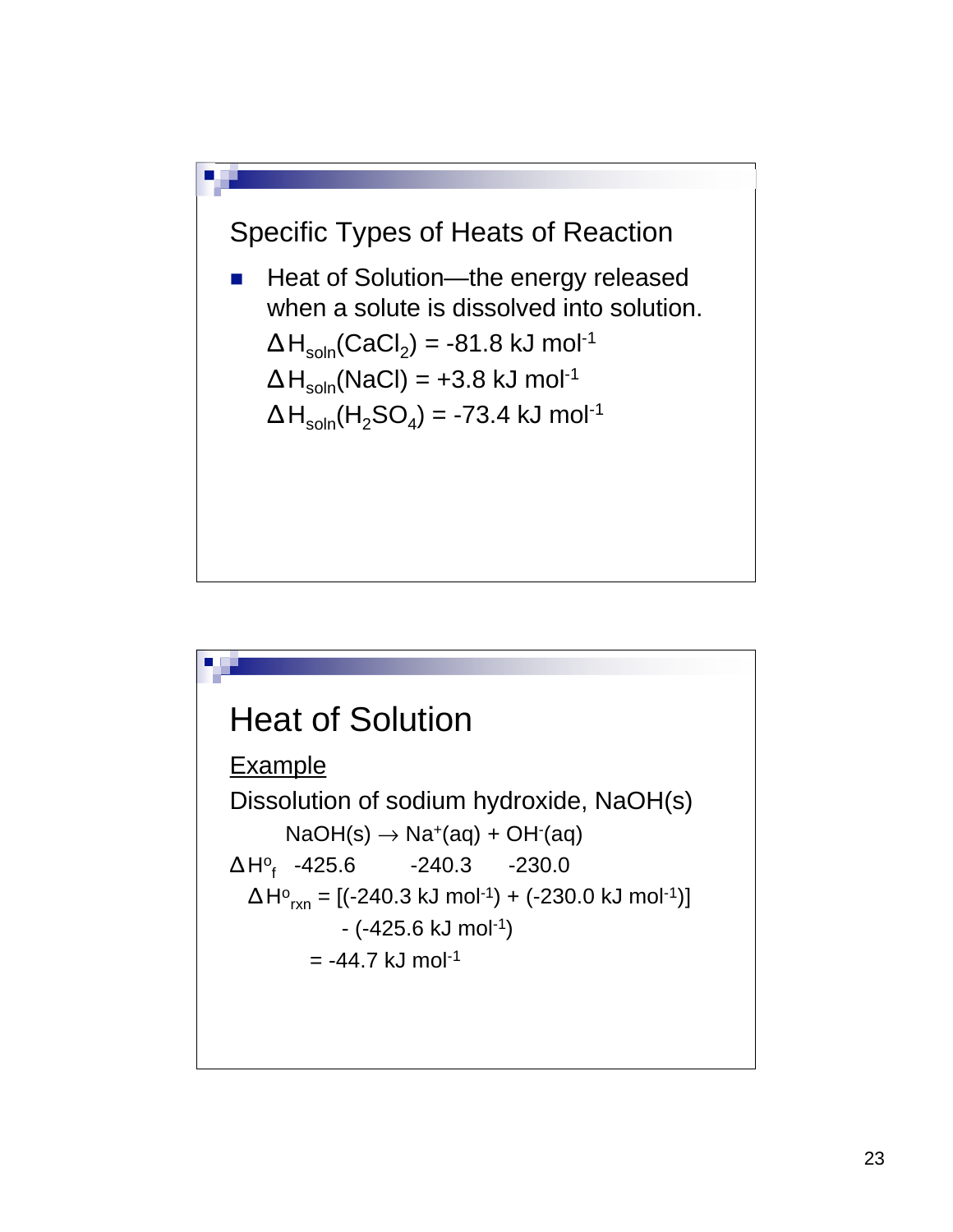

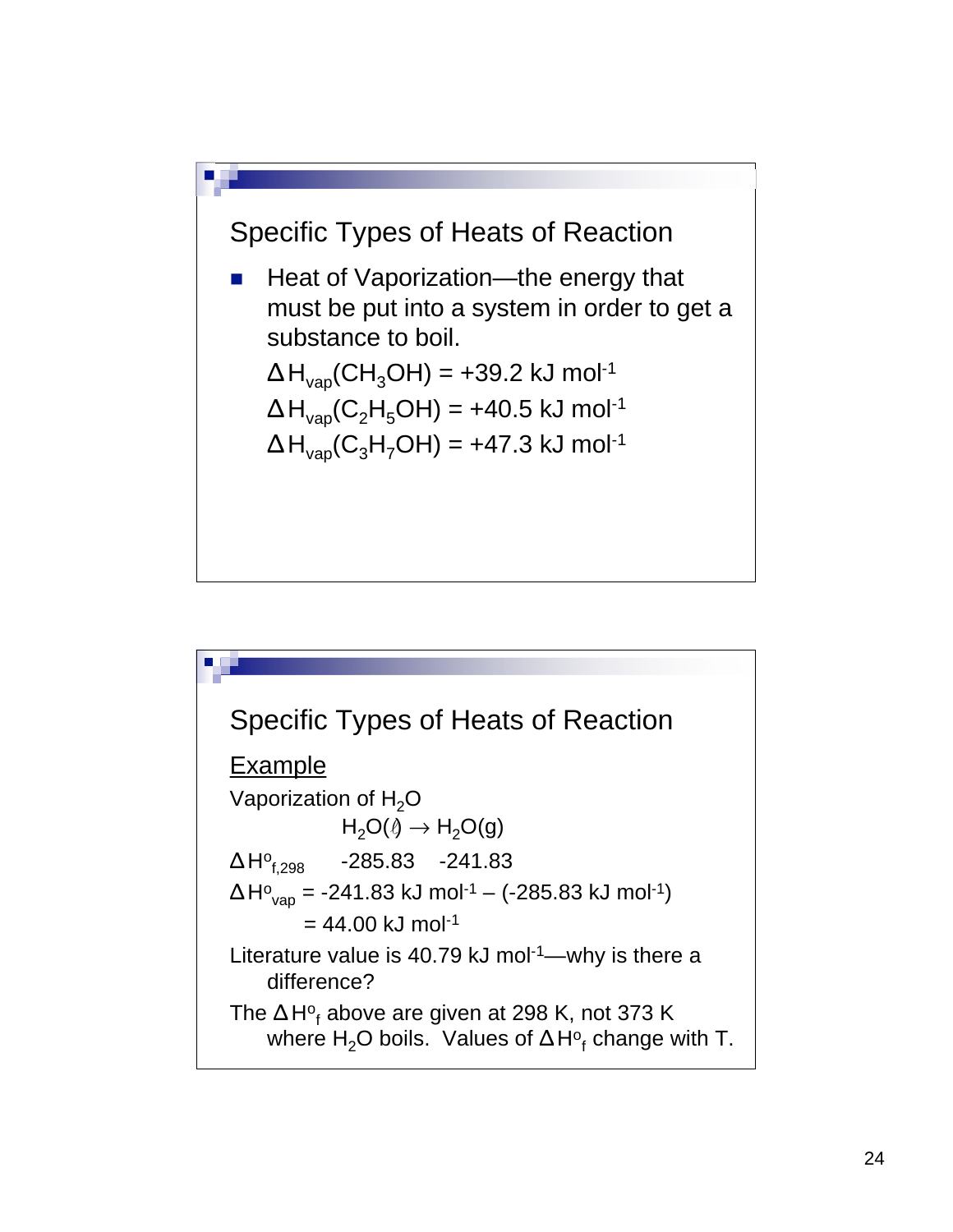

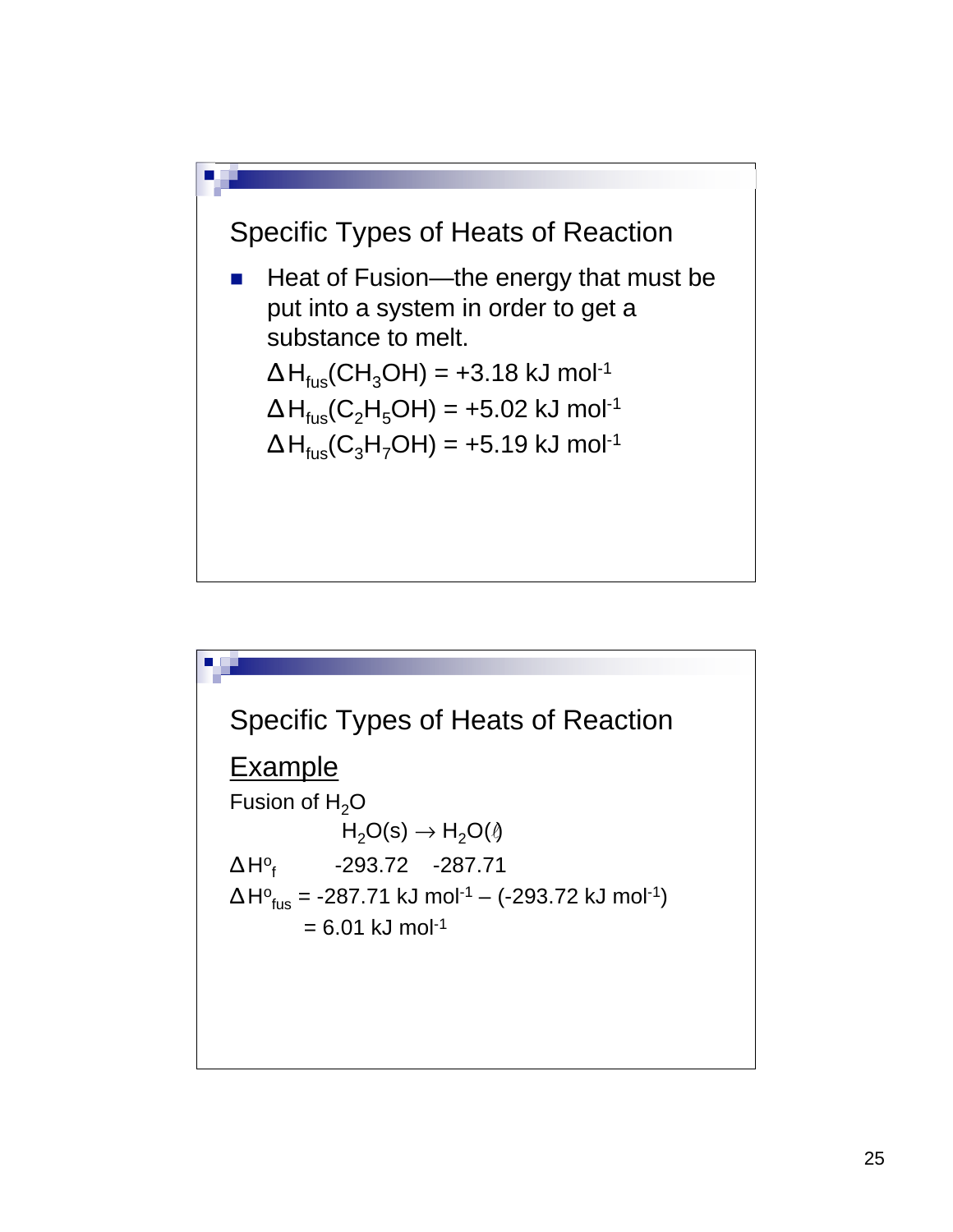

■ Heat of Sublimation—the energy that must be put into a system in order to get a substance to go from solid to vapor phase.  $\Delta H_{sub} (CO_2) = +25.2$  kJ mol<sup>-1</sup>



**Example** 

A beaker weighing 260.0 g at 298 K contains 32.8 mL of acetone  $(C_3H_6O)$ . If all of the acetone evaporates, what is the final temperature of the beaker?

 $p$ (acetone) = 0.7899 g mL<sup>-1</sup>

$$
\Delta H_{vap}
$$
(acetone) = 31.97 kJ mol<sup>-1</sup>

$$
MM(acetone) = 58.079 \text{ g mol}^{-1}
$$

$$
C_p(SiO_2) = 44.4 J mol-1 K-1
$$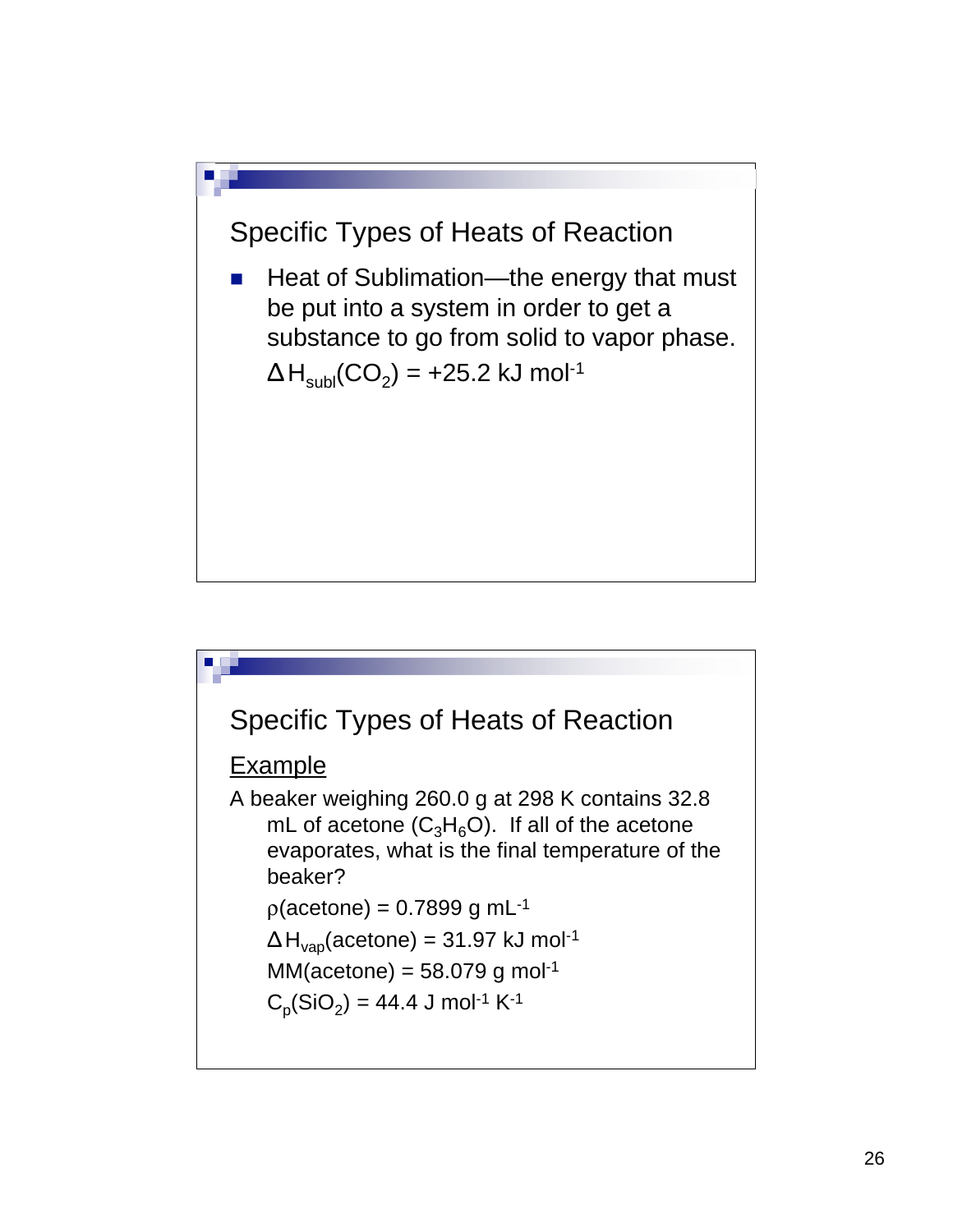

#### Molar Quantities

■ The thermodynamic state functions are usually reported as molar quantities, *i.e.*, the enthalpy change of reaction for a mole of material.

$$
\Delta E_{\text{molar}} = \Delta E/n \quad \text{units} = J \text{ mol}^{-1}
$$

$$
\Delta H_{\text{molar}} = \Delta H/n \quad \text{units} = J \text{ mol}^{-1}
$$

**Unless otherwise stated, you can assume** that quantities in this section are molar quantities.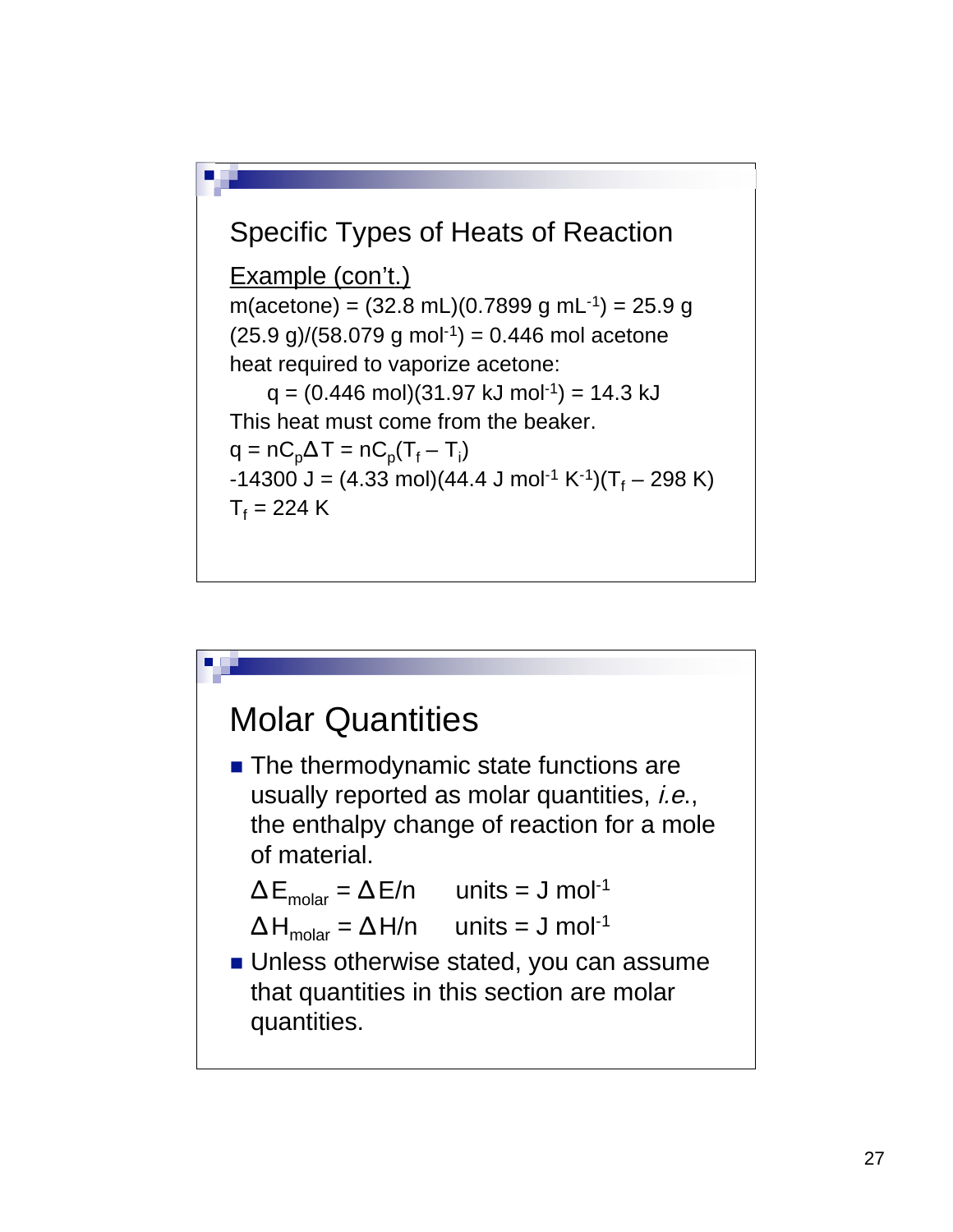#### Practice Problems

A 15.0 g piece of silver is immersed in 25.0 g of water. The system is heated from 24.0  $\degree$ C to 37.6  $\degree$ C. How many joules of energy are absorbed by the silver and by the water?

Ag: (15.0 g)/(107.87 g mol-1) = .139 mol Ag Cp(Ag) = 25.351 J mol-1K-1

$$
q = n\dot{C}\Delta T
$$

= 
$$
(.139 \text{ mol})(25.351 \text{ J mol}^{-1} \text{K}^{-1})(310.8 \text{ K} - 297.2 \text{ K})
$$

 $= 47.9$  J of energy to Ag

H2O: (25.0 g)/(18.01 g mol-1) = 1.39 mol H2O

$$
C_p(H_2O) = 75.291 \text{ J mol}^{-1} \text{K}^{-1}
$$

- $q = (1.39 \text{ mol}(75.291 \text{ J mol}^{-1}\text{K}^{-1})(310.8 \text{ K} 297.2 \text{ K})$
- $= 1420$  J energy to H<sub>2</sub>O

## Practice Problems How much work is done when blowing up a balloon from no volume to 2.5 L, assuming  $P_{ext} = 1.00$  atm and that no work is required to stretch the rubber.  $w = -P_{ext} \Delta V$  $= -(1.00 \text{ atm})(2.5 \text{ L} - 0.0 \text{ L}) = -2.5 \text{ L atm}$ w =  $(-2.5 \text{ L atm}) \left( \frac{101325 \text{ N m}^{-2}}{1 \text{ atm}} \right)$  $\left(\frac{101325 \text{ N m}^2}{1 \text{ atm}}\right) \left(\frac{1 \text{ m}^3}{1000 \text{ L}}\right)$  $\left(\frac{1 \text{ m}^3}{1000 \text{ L}}\right)$  = -250 J of work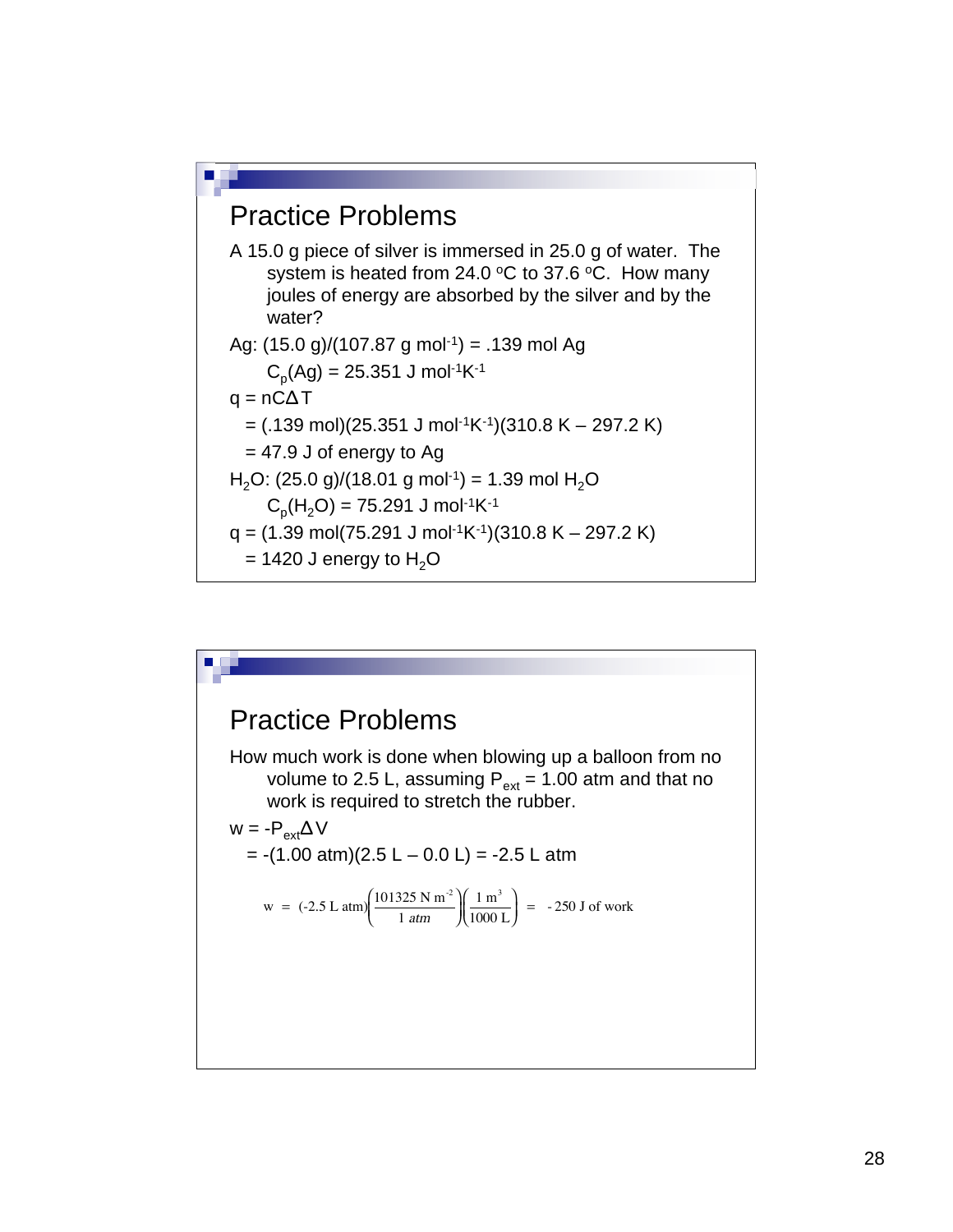#### Practice Problems

An electric heater adds 19.75 kJ heat to a constant volume calorimeter and the temperature increases by 4.22 K. When 1.75 g methanol is burned, the temperature increases by 8.47 K. Calculate the molar heat of combustion of methanol.

Step I: determine C of calorimeter  $C = q/\Delta T = (19750 \text{ J})/(4.22 \text{ K}) = 4680 \text{ J K}^{-1}$ Step II: determine q released by combustion of  $CH<sub>3</sub>OH$  $q = C\Delta T = (4680 \text{ J K}^{-1})(8.47 \text{ K}) = 39.6 \text{ kJ of heat}$ Step III: calculate molar heat of combustion  $(1.75 \text{ g})/(32.04 \text{ g mol}^{-1}) = .0546 \text{ mol } CH_3OH$  $(39.6 \text{ kJ})/(0.546 \text{ mol}) = 725 \text{ kJ} \text{ mol}^{-1}$  (lit = 726 kJ mol<sup>-1</sup>) Since CH<sub>3</sub>OH is a liquid,  $\Delta E_{rxn} \approx \Delta H_{rxn}$ 

#### Practice Problems

Determine heats of reaction for the following using standard heats of formation: a. Fe<sub>2</sub>O<sub>3</sub>(s) + 3 H<sub>2</sub>O( $\theta$   $\rightarrow$  2 Fe(OH)<sub>3</sub>(s) ΔH<sup>o</sup><sub>f</sub> -824.2 -285.83 -823.0  $\Delta H^{\circ}{}_{\text{rxn}} = [2(\text{-}823.0)] - [\text{-}824.2 - 3(\text{-}285.83)] = \text{+}35.7 \text{ kJ} \text{ mol}^{\text{-}1}$ b.  $B_2O_3(s) + 3 H_2O(\theta) \to 2 H_3BO_3(s)$ ΔHº<sub>f</sub> -1273.5 -285.83 -1094.3  $\Delta H_{\text{\tiny{C}}_{\text{rxn}}} = [2(-1094.3)] - [(-1273.5) - 3(-285.83)]$  $= -57.6$  kJ mol $^{-1}$